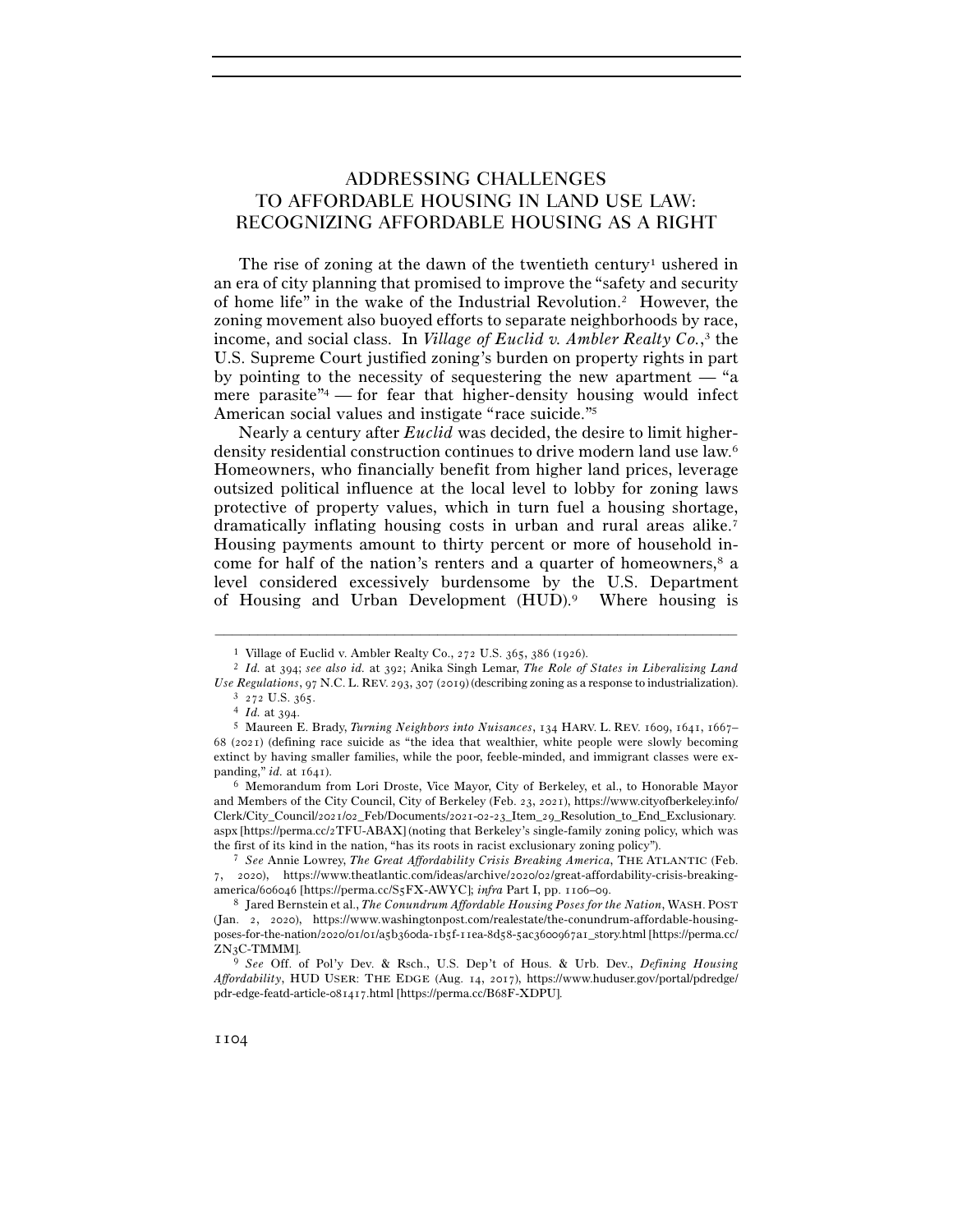affordable, it is often located in undesirable and difficult-to-access parts of town, away from grocery stores,<sup>10</sup> public transit,<sup>11</sup> parks,<sup>12</sup> and higher-quality schools.<sup>13</sup> This geographic separation of homeowners, who tend to be white and wealthier than nonhomeowners,<sup>14</sup> has allowed school segregation to resurge to levels unseen since the Fair Housing Act<sup>15</sup> (FHA) was passed in 1968.<sup>16</sup>

This Note argues that recognizing affordable housing as a right through state constitutional amendments is an effective and necessary intervention to address the role of legal barriers in exacerbating the growing affordable housing crisis. A rights-based approach empowers traditionally marginalized groups to overcome shortcomings in existing reforms by comprehensively curtailing the authority of local governments to enact exclusionary zoning measures. Part I overviews the role that flaws internal to land use law have played in contributing to the massive shortage of affordable housing in the United States. Part II surveys past attempts at reform, from the *Mount Laurel*17 cases to modern efforts to set aside land for affordable housing. Part III argues for the necessity of recognizing affordable housing as a right and describes the contours that such a right might take, and Part IV briefly concludes.

<sup>10</sup> Jessica Caporuscio, *What Are Food Deserts, And How Do They Impact Health?*, MED. NEWS TODAY (June 22, 2020), https://www.medicalnewstoday.com/articles/what-are-food-deserts [https://

perma.cc/92DN-3R<sup>7</sup>R]. 11 *See, e.g.*, MUSIC CITY RIDERS UNITED, BUS ROUTE REPORT CARD 4 (2019), https:// www.workersdignity.org/wp-content/uploads/2019/09/Bus-Route-Report-Card.pdf [https://perma.cc/ <sup>W</sup>3G7-K<sup>77</sup>L]. 12 *See, e.g.*, TR. FOR PUB. LAND, THE HEAT IS ON <sup>2</sup> (2021), https://www.tpl.org/sites/default/

files/The-Heat-is-on\_A-Trust-for-Public-Land\_special-report.pdf [https://perma.cc/9A<sup>4</sup>C-MFPP]. 13 JONATHAN ROTHWELL, BROOKINGS INST., HOUSING COSTS, ZONING, AND ACCESS

TO HIGH-SCORING SCHOOLS 1 (2012), https://www.brookings.edu/wp-content/uploads/2016/06/ <sup>0419</sup>\_school\_inequality\_rothwell.pdf [https://perma.cc/D6A<sup>6</sup>-JYJR]. 14 At the time of this writing, the homeownership rate for non-Hispanic white Americans was

nearly fifteen percentage points higher than the homeownership rate for any other racial group, and the rate for all households with above-median income was nearly thirty percentage points higher than those with below-median income. *See* U.S. CENSUS BUREAU, QUARTERLY RESIDENTIAL VACANCIES AND HOMEOWNERSHIP, THIRD QUARTER 2021, at  $10$ –11, tbls.7 & 8 (2021), https://www.census.gov/housing/hvs/files/currenthvspress.pdf [https://perma.cc/8GHS-<sup>7</sup>FZF]. 15 <sup>42</sup> U.S.C. §§ 3601–<sup>3619</sup>. 16 Russell Contreras, *The Resegregating (and Diversifying) of U.S. Schools*, AXIOS (Jan.

<sup>13</sup>, 2020), https://www.axios.com/schools-segregation-increasing-adb787aa-7de6-47b5-aff1 dba34774346d.html [https://perma.cc/G<sup>3</sup>SS-XCCY]. 17 S. Burlington Cnty. NAACP v. Township of Mount Laurel (*Mount Laurel I*), 336 A.2d <sup>713</sup>

<sup>(</sup>N.J. 1975); S. Burlington Cnty. NAACP v. Township of Mount Laurel (*Mount Laurel II*), 456 A.2d 390 (N.J. 1983).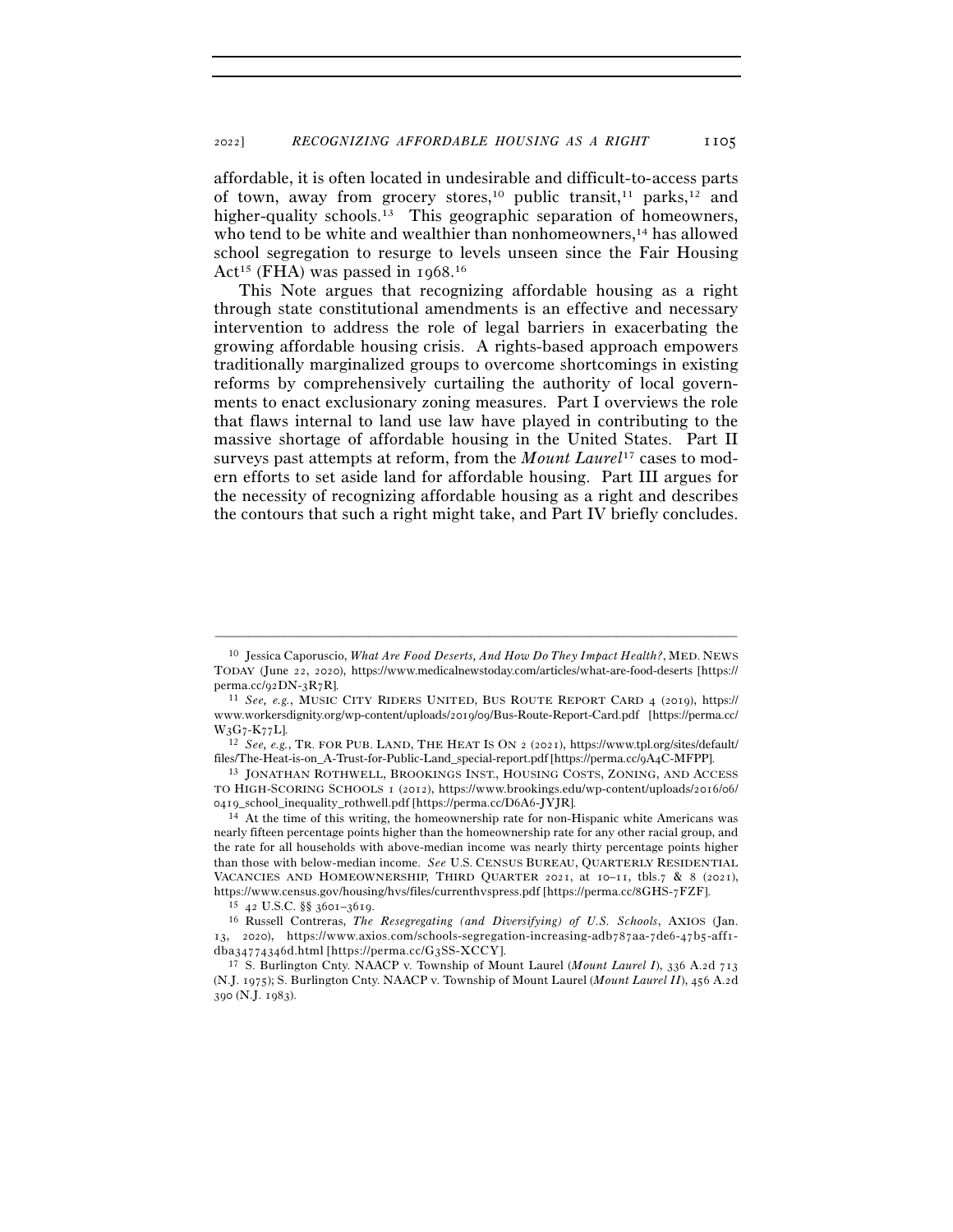# I. EXISTING BARRIERS TO THE CONSTRUCTION OF AFFORDABLE HOUSING WITHIN LAND USE LAW

While the causes of the national shortage of affordable housing are manifold,18 this Note focuses on the role that land use law, particularly zoning, plays in constraining the supply of affordable housing. Restrictive zoning rules, like single-family zoning, reduce the supply of land available for new housing, which in turn inflates the cost of new housing projects. And where zoning laws do permit the construction of higher-density housing, density-reducing regulations — such as height restrictions, minimum lot size requirements, prohibitions on accessory dwelling units<sup>19</sup> (ADUs), or setback requirements — impair affordability by forcing each unit to bear a greater share of the cost of land.20 Removing these legal barriers is not likely to be sufficient to fully relieve the nation's severe housing shortage, and other policy solutions such as rent subsidies are likely to be more effective in addressing the role that factors like income inequality play in magnifying the impact of the shortage.21 However, legal reform remains critical to removing blockages to constructing additional affordable housing.

This Part outlines two ways in which land use law internally contributes to affordable housing shortages. First, localism and failures of the democratic process in individual zoning decisions reinforce hostility to affordable housing. Second, judicially created doctrines impose considerable barriers preventing politically disempowered constituencies from challenging land use decisions that impede the development of affordable housing.

<sup>18</sup> These include income inequality, racial discrimination, the primacy of the nuclear family, and a political tendency to favor current land usages. *See* Noah M. Kazis, *Fair Housing for a Nonsexist City*, 134 HARV. L. REV. 1683, 1688 n.21 (2021); Richard Florida, *The Double Whammy: Housing and Income Inequality*, BLOOMBERG CITYLAB (Aug. 1, 2019, 7:00 AM), https:// www.bloomberg.com/news/articles/2019-08-01/the-feedback-loop-of-housing-and-income-inequality [https://perma.cc/Q6KG-VGHC]; Keith M. Phaneuf & Clarice Silber, *Housing Inequality Can Be Both Cause and Effect of Poverty in Wealthy CT*, CT MIRROR (Oct. 16, 2018), https:// ctmirror.org/2018/10/16/wealth-income-inequality-housing [https://perma.cc/9ZJ2-9M7R]. *See generally* Robert C. Ellickson, *The Zoning Straitjacket: The Freezing of American Neighborhoods of Single-Family Houses*, 96 IND. L.J. 395 (<sup>2021</sup>). 19 An accessory dwelling unit is a self-contained apartment that sits on the same land as a single-

family house. *See* SAGE COMPUTING, INC., ACCESSORY DWELLING UNITS: CASE STUDY 1 (2008), https://www.huduser.gov/portal/publications/adu.pdf [https://perma.cc/G76A-6H<sup>38</sup>]. 20 Emily Badger & Quoctrung Bui, *Cities Start to Question an American Ideal: A House with* 

*a Yard on Every Lot*, N.Y. TIMES (June 18, 2019), https://www.nytimes.com/interactive/2019/06/18/ upshot/cities-across-america-question-single-family-zoning.html [https://perma.cc/BT4B-E<sup>5</sup>BL]. 21 Jenny Schuetz, *To Improve Housing Affordability, We Need Better Alignment of Zoning,* 

*Taxes, and Subsidies*, BROOKINGS INST. (Jan. 7, 2020), https://www.brookings.edu/policy2020/bigideas/to-improve-housing-affordability-we-need-better-alignment-of-zoning-taxes-and-subsidies [https://perma.cc/NJ75-7K3V].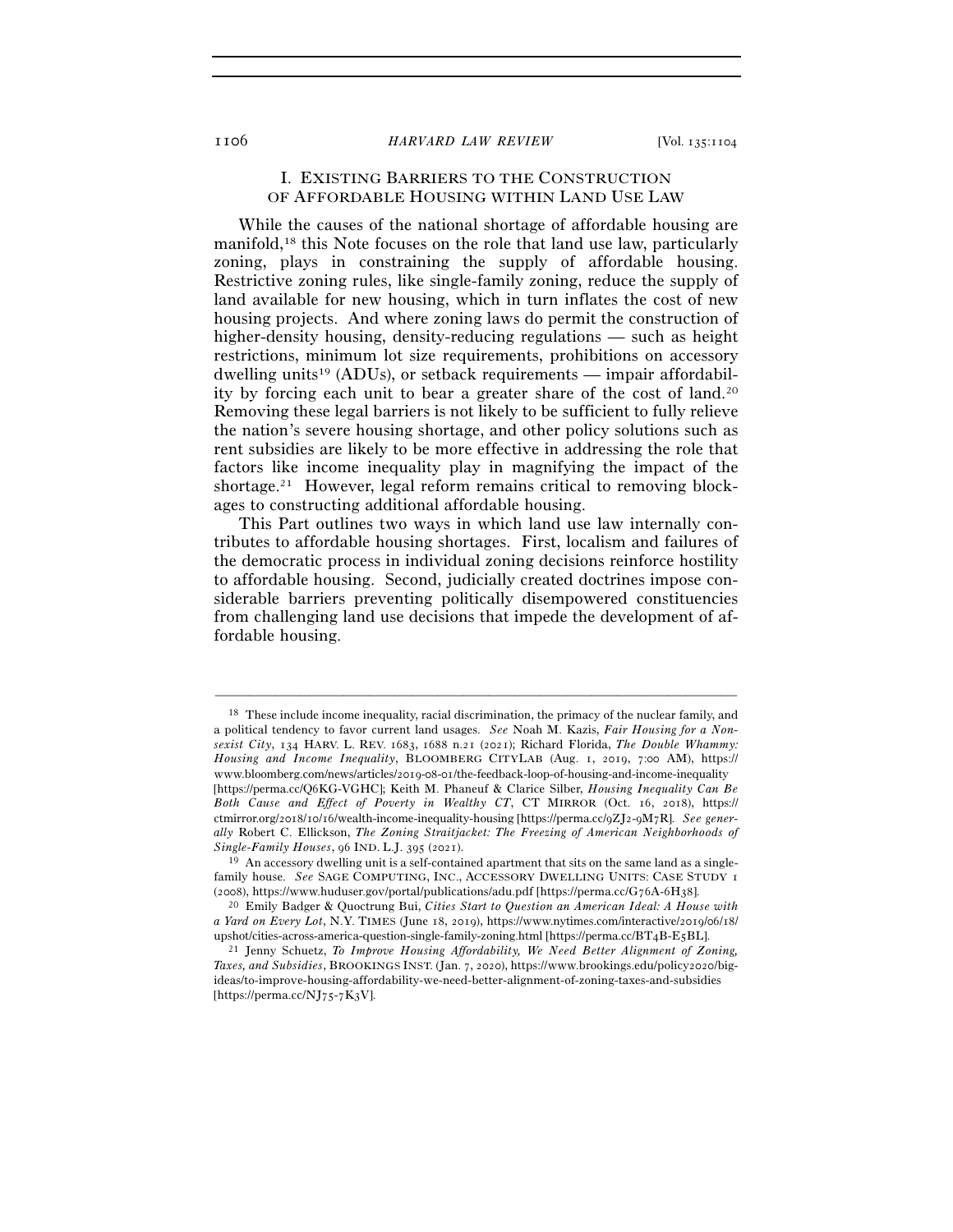#### *A. Challenges in the Local Legislative Process*

Most states statutorily delegate to local governments the authority to regulate and plan land use development.22 These statutes are generally based on the framework developed under the 1926 Standard Zoning Enabling  $Act^{23}$ : local governments develop comprehensive land use plans through planning commissions<sup>24</sup> and hear appeals of these decisions, which can be further appealed to courts of law.25 This basic model of localism is still dominant today. But as James Madison warned,26 this type of hyperlocal, participatory self-governance risks enabling the creation of tyrannical majorities in small groups.27 Anti–affordable housing measures are not, however, the exclusive domain of local governments — states also impose legal barriers to expanding the supply of affordable housing.28

On its surface, the process of passing zoning ordinances is legislative. It often involves public hearings conducted at least in part by elected officials or political appointees who serve at the will of the mayor.<sup>29</sup> But zoning, even at the planning stage, often deals with small-scale classifications and reclassifications that are as much decisions about individual rights as they are about future community land use.30 This has led many observers and some courts to characterize zoning as an exercise of

 $^{22}$  One notable exception is the city of Houston, which does not have any zoning but maintains some limited land use regulations, such as limits on the height of structures and other hazards around its airports. Letter from Margaret Wallace Brown, Dir., City of Hous. Plan. & Dev. Dep't (Jan. 1, 2021), https://www.houstontx.gov/planning/DevelopRegs/docs\_pdfs/No%20Zoning% 20Letter%20&%20Map\_2021.pdf [https://perma.cc/TKT9-XM9A]. In the absence of zoning, homeowners in Houston rely on private covenants "to achieve results that resemble those produced by zoning." Lee Anne Fennell, *Homes Rule*, 112 YALE L.J. 617, 624 n.29 (<sup>2002</sup>) (book review). 23 ADVISORY COMM. ON CITY PLAN. & ZONING, <sup>A</sup> STANDARD STATE ZONING ENABLING

ACT (rev. ed. 1926) [hereinafter A STANDARD STATE ZONING ENABLING ACT]. The Standard State Zoning Enabling Act was passed under the leadership of then–Secretary of Commerce Herbert Hoover. *Id.*

<sup>24</sup> The Standard City Planning Enabling Act of 1928 (SCPEA) was the influential template legislation for the state creation of planning commissions. *See generally* ADVISORY COMM. ON CITY PLAN. & ZONING, A STANDARD CITY PLANNING ENABLING ACT (1928) [hereinafter A STANDARD CITY PLANNING ENABLING ACT]. The SCPEA was also promulgated by then-Secretary Hoover. Planning commissions may also go by other names, such as city councils, boards

of aldermen, or county commissioners.<br><sup>25</sup> *See* ROBERT C. ELLICKSON & VICKI L. BEEN, LAND USE CONTROLS 284–85 (3d ed.<br>2005); A STANDARD STATE ZONING ENABLING ACT, *supra* note 23, § 7.

<sup>&</sup>lt;sup>26</sup> THE FEDERALIST NO. 10, at  $73-76$  (James Madison) (Clinton Rossiter ed., 2003).<br><sup>27</sup> Carol M. Rose, *Planning and Dealing: Piecemeal Land Controls as a Problem of Local Legitimacy*, <sup>71</sup> CALIF. L. REV. <sup>837</sup>, 854 (<sup>1983</sup>). 28 *See, e.g.*, TENN. CODE ANN. § 66-35-102 (2021) (prohibiting local governments from using

zoning power to promote the development of affordable housing).<br><sup>29</sup> The SCPEA provides that the planning commission be composed of the mayor, an adminis-

trative official, a member of the city council, and other members of the mayor's choice. A STANDARD CITY PLANNING ENABLING ACT, *supra* note 24, § <sup>3</sup>. 30 *See* Rose, *supra* note 27, at 848–53.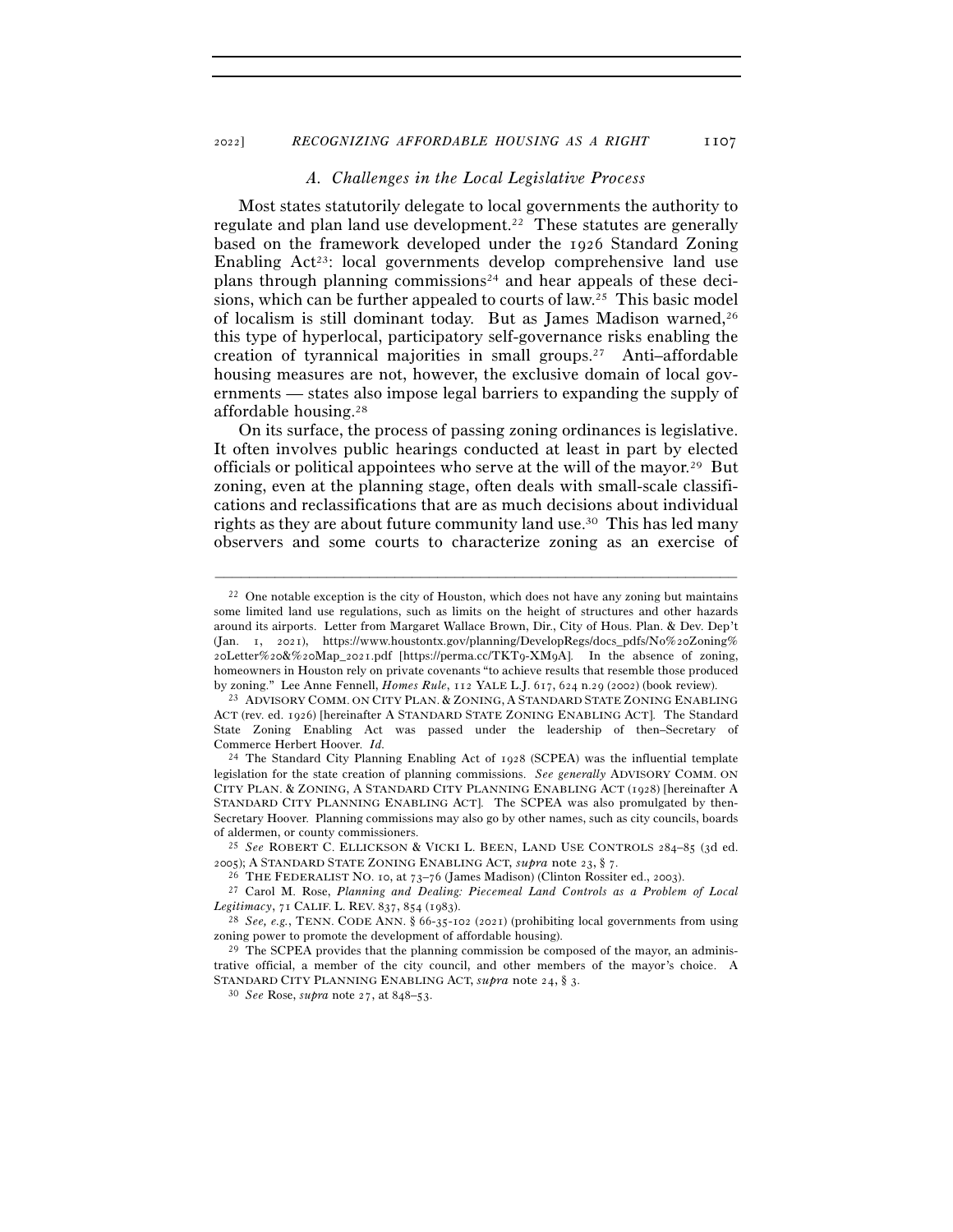judicial power, $31$  and others to suggest that planning commissions defy categorization at all within the tripartite separation of powers.32

Members of local land use authorities possess a political expertise that enables them to channel community desires, but that expertise also undermines their impartiality. As politicians, zoning board members may import their own beliefs as to the appropriate nature of land use as well as the desires of the politically influential.<sup>33</sup> This risk is heightened by the fact that local politicians are generally not the type of technocratic, subject-matter experts that might be expected to neutrally execute legislatively delegated duties.34 Thus, local planning boards are often subject to capture by homeowners who oppose the construction of affordable housing35 out of concern that a new development might change the character of their community by triggering an influx of lower-income and minority residents, creating congestion and safety risks, and depressing property prices.36

One significant way this cohort seeks to exercise its influence over local decisionmakers is by exerting political pressure at public hearings, where participants are disproportionately likely to be homeowners.<sup>37</sup> Consequently, public hearings generally oversample from the portion of the community that benefits most from measures that preserve property values at the expense of increasing the supply of affordable housing.38

### *B. Challenges in the Judicial Process*

Although zoning decisions denying special permits or variances from zoning rules are generally subject to judicial review, several restrictions

<sup>&</sup>lt;sup>31</sup> See id. at 851 (discussing Fasano v. Bd. of Cnty. Comm'rs, 507 P.2d 23 (Or. 1973)).<br><sup>32</sup> See id. at 882.<br><sup>33</sup> See Nestor M. Davidson, *Localist Administrative Law*, 126 YALE L.J. 564, 618 (2017). For example, local decisionmakers may campaign on a platform of opposing outside development, engage in ex parte contacts with landowners, or face a conflict of interest if the proposed developer would enter into a contract with the city. *See* ELLICKSON & BEEN, *supra* note 25, at 306; Rose, *supra* note 27, at 869–<sup>70</sup>. 34 *See* Davidson, *supra* note 33, at <sup>618</sup>. 35 NIMBY, an abbreviation for "not in my backyard," is used to refer to individuals who oppose

development in their communities that is publicly necessary but may lead to disfavored changes in the community. *See, e.g.*, Peter D. Kinder, *Not in My Backyard Phenomenon*, BRITANNICA (Oct. 9, 2019), https://www.britannica.com/topic/Not-in-My-Backyard-Phenomenon [https://perma.cc/ HP4Z-JZEG].

<sup>&</sup>lt;sup>36</sup> The prospect of increased density often triggers resident concerns about traffic, child safety, community character, and municipal services. *See generally, e.g.*, CITY OF WALNUT CREEK, AFFORDABLE HOUSING: MYTHS VS. FACTS (2017), https://www.walnut-creek.org/home/ showpublisheddocument?id=15669 [https://perma.cc/BPB9-<sup>4</sup>BUC]. 37 Richard Florida, *NIMBYs Dominate Local Zoning Meetings*, BLOOMBERG CITYLAB (Sept.

<sup>6</sup>, 2018, 2:46 PM), https://www.bloomberg.com/news/articles/2018-09-06/nimbys-dominate-localzoning-meetings [https://perma.cc/MB38-F876] (drawing on a sample of public hearing participants in the Boston area). 38 *See* WILLIAM A. FISCHEL, THE HOMEVOTER HYPOTHESIS 4 (2001).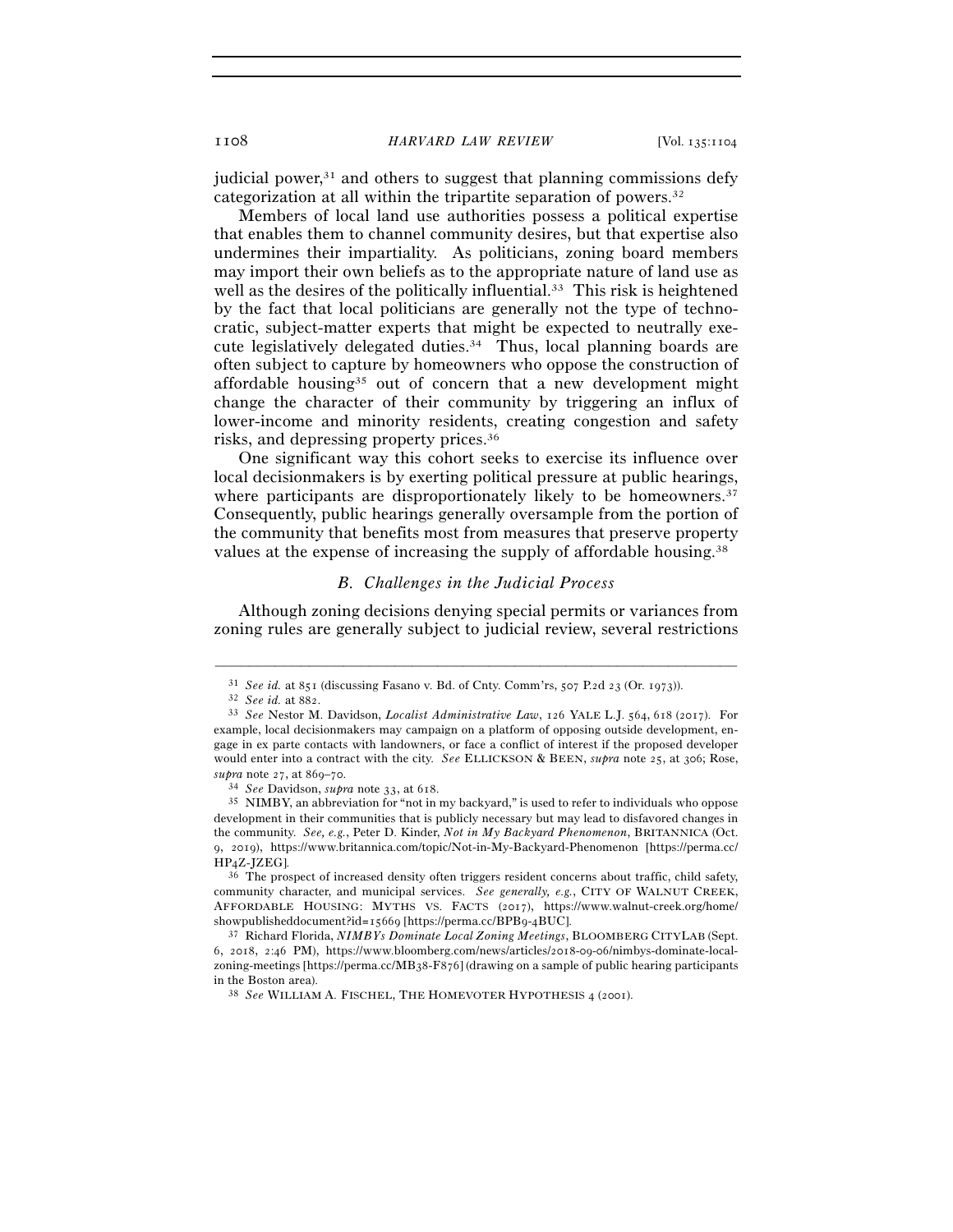limit courts' ability to act as a check on the imbalances of the local land use planning processes.

<sup>1</sup>*. Stringent Standing Requirements.* — In order to challenge zoning decisions in general courts of law, states require plaintiffs to prove that they have standing, which is generally accomplished by alleging an injury distinct from that incurred by the community at large.<sup>39</sup> Those owning land proximate to the parcel in question usually have standing, although some states recognize claims by non-neighbors.40 Courts often impose further limits on third-party standing by adopting an approach similar to that set out by the U.S. Supreme Court in *Warth v. Seldin*. 41 *Warth* barred third parties from bringing land use claims unless they suffered an injury themselves, such as being denied access to existing housing, or, if the third party is an association, an injury shared by its members that involves concrete harm.<sup>42</sup> This limits the ability of betterresourced parties like developers, industry lobbies, or nonprofits to bring suit on behalf of lower-income groups who may not own land in the area.43 As a result, those with standing are often the same as those who are well situated to influence the local legislative processes — neighbors who own property and are concerned about property values, rather than those who would benefit from a new affordable housing development.

<sup>2</sup>*. Standard of Review for Zoning Decisions. —* When plaintiffs do have standing, courts generally review due process claims against zoning decisions under a deferential rational basis standard.<sup>44</sup> In some jurisdictions, a court might find that community opposition against affordable housing voiced at public hearings is sufficient to determine that a zoning board was rational in determining that a proposed use would not benefit the community.45 Given that statements of those attending public hearings are unlikely to be representative of the broader community, judicial deference to zoning decisions relying on these statements can reinforce the unrepresentative nature of zoning decisions regarding the construction of affordable housing.46

<sup>39</sup> *See, e.g.*, Cherry Cmty. Org. v. Charlotte, 809 S.E.2d 397, 400 (N.C. Ct. App. <sup>2018</sup>). 40 *See, e.g.*, *id.* at 401. Some states have passed statutes to recognize claims from non-neighbors. *See, e.g.*, FLA. STAT. § 163.3215 (2021); N.J. STAT. ANN. § 40:55D-4 (West 2021) (defining an "interested party" to include persons "residing within or without the municipality").<br>
<sup>41</sup> 422 U.S. 490 (1975); Hendee v. Putnam Township, 786 N.W.2d 521, 532 (Mich. 2010).<br>
<sup>42</sup> *See Warth*, 422 U.S. at 2213–15. *Warth* wa

cial power, *see id.* at 2205 — a limit that does not, by its terms, extend to state courts, *see* U.S. CONST. art. III, § 2, cl. <sup>1</sup>. 43 *See, e.g.*, Lemar, *supra* note 2, at 328–<sup>29</sup>. 44 *See* Ashira Pelman Ostrow, *Judicial Review of Local Land Use Decisions: Lessons from* 

*RLUIPA*, 31 HARV. J.L. & PUB. POL'Y <sup>717</sup>, <sup>729</sup>–<sup>32</sup> (<sup>2008</sup>). 45 *See* ROBERT C. ELLICKSON ET AL., LAND USE CONTROLS 338 (5th ed. 2021).

<sup>46</sup> *See id*. Hearing attendees may also object based on a pretextual reason, like a change in community character, when their opposition is actually rooted in factors that are improper for a court to vindicate, like discriminatory animus toward the party requesting the use. *See* Jacqueline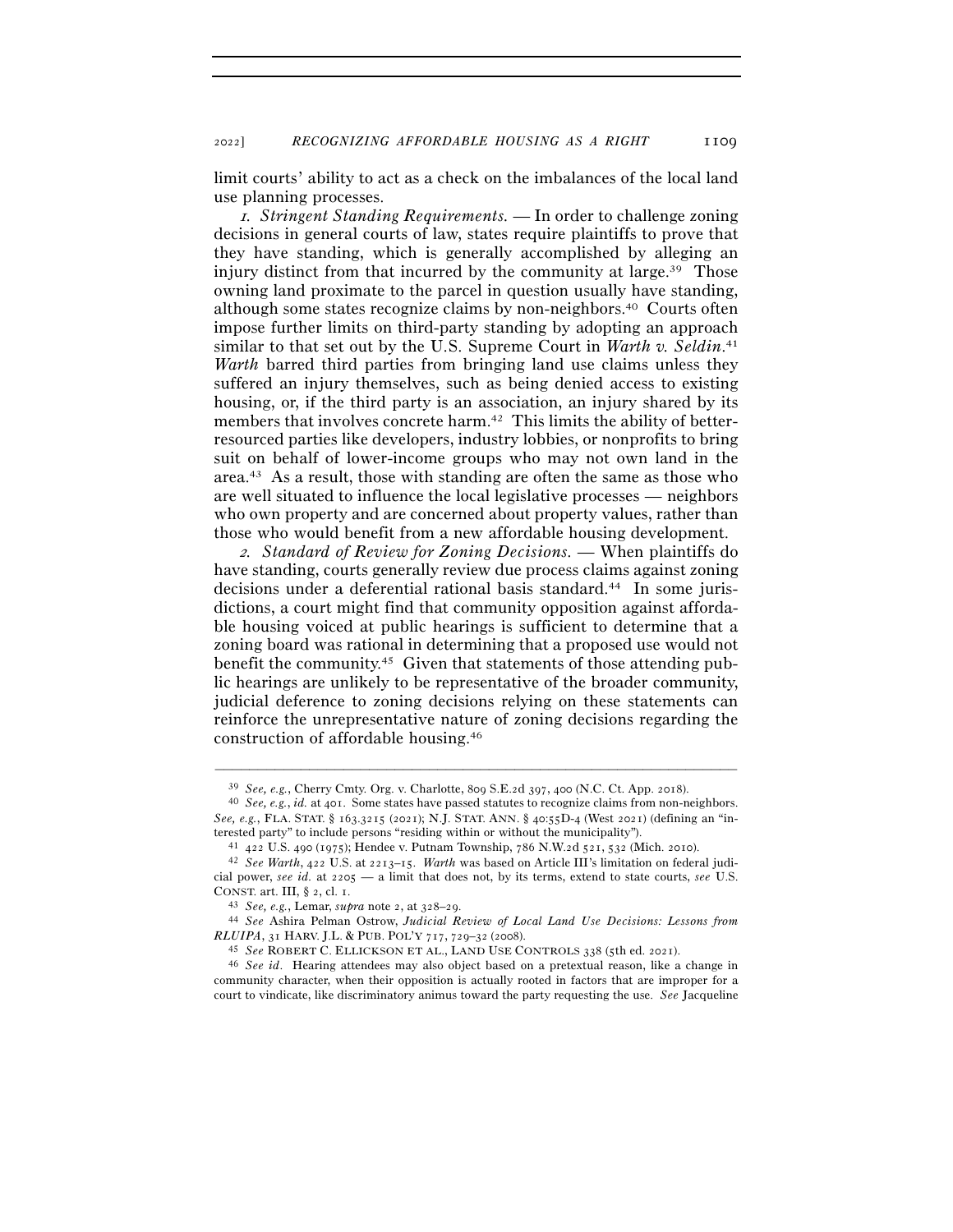### II. OVERVIEW OF PRIOR REFORMS

Legal barriers to constructing affordable housing have proved remarkably resilient, despite a rich history of reform. Concerns about the exclusionary effects of zoning ordinances propelled by excessive localism have driven zoning reform for decades, particularly during the 1970s.<sup>47</sup> For example, at the federal level, a desire to insulate national needs from the decisions of local zoning boards pushed Congress to restrain local governments from exercising their zoning powers to restrict where cell towers can be sited.48 At the state level, legislatures and supreme courts have sought to check excess competition among localities for the wealthiest residents and the highest tax base<sup>49</sup> by retaking police power and reducing the authority of local governments to enact zoning measures to exclude lower-income and minority populations.<sup>50</sup> While these reforms have played an important role in helping address the affordable housing crisis, they offer incomplete solutions that leave many legal barriers to expanding access to affordable housing intact.

#### *A. Prior Reforms*

One of the most influential legislative interventions has been Massachusetts's Chapter 40B program.51 Chapter 40B was developed in 1969 and grants developers a right to appeal some local decisions restricting the construction of affordable housing when less than ten percent of housing stock is devoted to affordable housing.52 Local governments can also achieve immunity from suit if construction has begun

Rabe Thomas, *Separated by Design: How Some of America's Richest Towns Fight Affordable Housing*, CT MIRROR (May 22, 2019, 5:00 AM), https://www.propublica.org/article/how-some-ofamericas-richest-towns-fight-affordable-housing [https://perma.cc/27ZF-SRNM]. Pretextual objections also present a problem for cell tower siting. Proposals to locate cell towers in a community are often met with strong community opposition over the aesthetic impact of the towers. In response, local governments have pretextually used their status as property owners of rights of way to vindicate community aesthetic concerns by restricting access to rights-of-way. *See* Accelerating Wireless Broadband Deployment by Removing Barriers to Infrastructure Development, 33 FCC Rcd. 9088, 9138 ¶ 97 (2018); Portland v. United States, 969 F.3d 1020, 1045–46 (9th Cir. 2020) (upholding FCC ordinance restricting governments' ability to limit access to rights-of-way). 47 John Infranca, *The New State Zoning: Land Use Preemption amid a Housing Crisis*, 60 B.C.

L. REV. 823, 828, 836–39 (2019).<br><sup>48</sup> See 47 U.S.C. § 253(a), (d); *see also Portland*, 969 F.3d at 1031–32.<br><sup>49</sup> See, e.g., Mount Laurel I, 336 A.2d 713, 723 (N.J. 1975). *But see* Charles M. Tiebout, A Pure

*Theory of Local Expenditures*, 64 J. POL. ECON. 416, 416 (1956) (suggesting that competition among municipalities may have a positive effect by enabling localities to specialize to meet residents'

preferences).<br>
50 See, e.g., ELLICKSON & BEEN, supra note 25, at 284–85, 302–08.<br>
51 MASS. GEN. LAWS ch. 40B (2020); see Infranca, supra note 47, at 837, 839.<br>
52 See CITIZENS' HOUS. & PLAN. ASS'N, FACT SHEET ON CHAPTER 4 AFFORDABLE HOUSING ZONING LAW 1 (2011), https://www.chapa.org/sites/default/files/ Fact%20Sheet%20on%20Chapter%2040B%202011%20update.pdf [https://perma.cc/F7F6-YDBD] [hereinafter CHAPA FACT SHEET].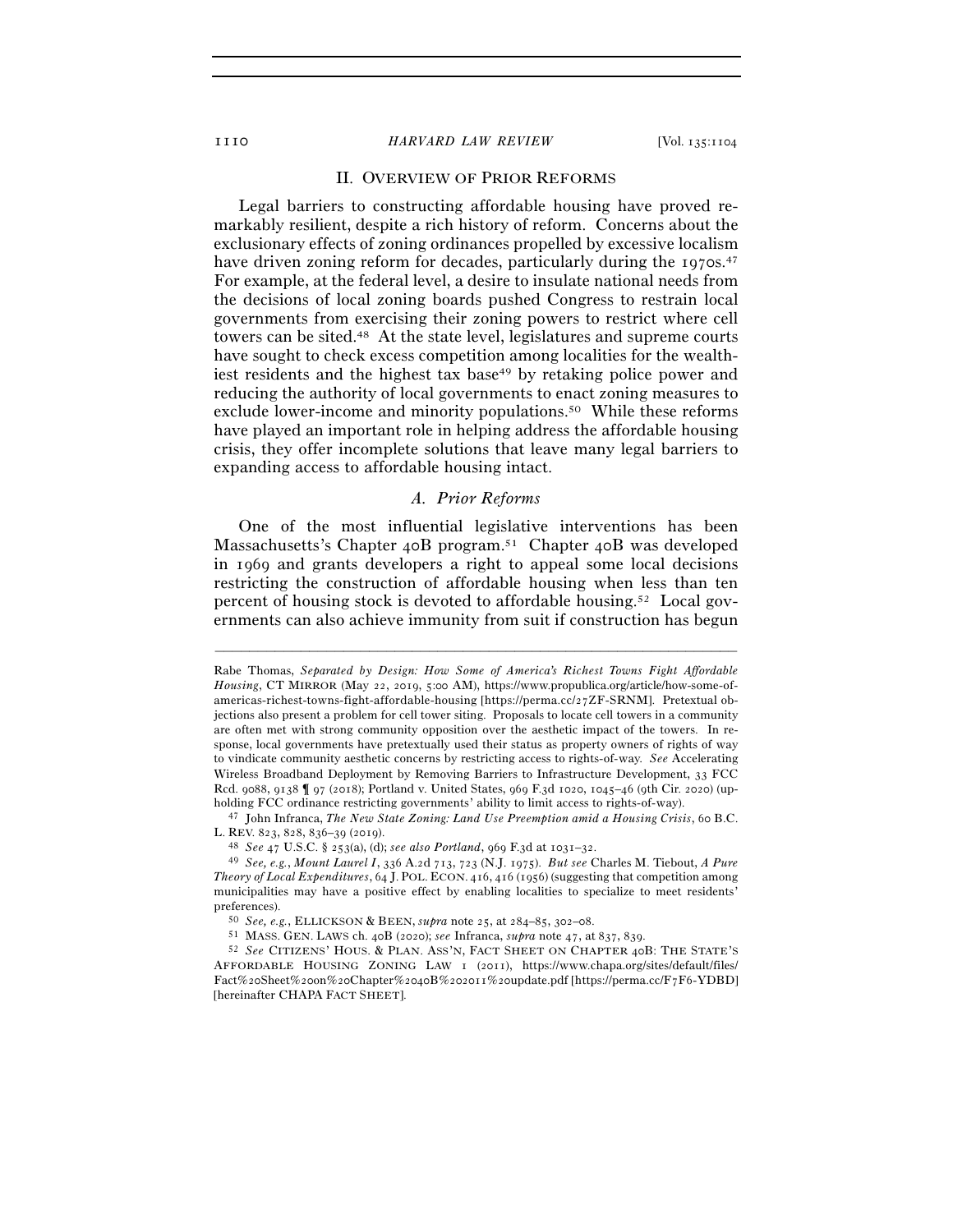on a sufficient quantity of affordable housing that year.53 This system establishes a presumption in favor of constructing affordable housing until ten percent of a town's housing stock consists of affordable housing and affords developers a right to appeal adverse municipal decisions to a special Housing Appeals Committee54 (HAC). Massachusetts places the burden of proving whether the denial of affordable housing was proper on the developer,55 while other states developing similar set-aside programs place the burden on the government.56 After the ten percent threshold is reached, however, Massachusetts law relaxes the presumption in favor of constructing affordable housing, and towns have more freedom to restrict construction of affordable housing with protection from legal challenges.57

Courts have also exercised a great deal of creativity to address the affordable housing crisis. At the state level, the most notable such reform is arguably the New Jersey Supreme Court's *Mount Laurel* doctrine, which created a "builder's remedy" that allows developers to sue to challenge exclusionary zoning laws.<sup>58</sup> At the federal level, the

–––––––––––––––––––––––––––––––––––––––––––––––––––––––––––––

ct.gov/DOH/DOH/Programs/Affordable-Housing-Appeals-Listing [https://perma.cc/R8LF-JSQ<sup>9</sup>]. 57 *See* Infranca, *supra* note 47, at <sup>838</sup> & n.71. Massachusetts has expanded the scope of its

<sup>53</sup> Chapter 40B insulates local governments from challenges to decisions denying authorization to construct affordable housing if, in a given calendar year, construction on affordable housing was begun on either 0.3% of its land or ten acres, whichever is greater. *See* DEP'T OF HOUS. & CMTY. DEV., COMMONWEALTH OF MASS., CH. 40B: "SAFE HARBOR THROUGH PRODUCTION" 2 (2018), https://www.chapa.org/sites/default/files/Phil%20DeMartino%20-%20DHCD.pdf [https:// perma.cc/WG69-VNWJ].In addition, municipalities can achieve safe harbor if more than 1.5% of the municipality's total land area is devoted to affordable housing. *See id.* Connecticut's affordable housing appeals procedure, in contrast, exempts communities only when ten percent of the housing supply is dedicated to affordable units. *See* CONN. GEN. STAT. § 8-30g(f), (k) (2019).<br><sup>54</sup> CITIZENS' HOUS. & PLAN. ASS'N, ZONING LITIGATION AND AFFORDABLE HOUSING

PRODUCTION IN MASSACHUSETTS 5 (2008), https://www.chapa.org/sites/default/files/ qwert\_11.pdf [https://perma.cc/6RG9-57NW] [hereinafter ZONING LITIGATION]. Decisions of the HAC are appealable to general courts of law. *Id.* Many cases before the HAC are settled out of committee and are resolved at the local level. *Id.* at 9.<br>55 760 MASS. CODE REGS. § 56.07(2)(a) (2021).<br><sup>56</sup> *See, e.g., Affordable Housing Appeals Listing*, CONN. STATE DEP'T OF HOUS., https://portal.

interventions to restrict barriers to the construction of affordable housing, including ADUs. *See* Isabela Dorneles, *Planners Secure Zoning Reform Win in Massachusetts*, AM. PLAN. ASS'N (Jan. 27, 2021), https://www.planning.org/blog/9211391/planners-secure-zoning-reform-win-inmassachusetts [https://perma.cc/H5N4-U<sup>95</sup>A]. 58 *See, e.g.*, *Mount Laurel II*, 456 A.2d 390, 413–14 (N.J. 1983) (citing Oakwood at Madison,

Inc. v. Township of Madison, 371 A.2d 1192, 1226–27 (N.J. 1977)). State supreme courts have also struck down local zoning plans as improperly exclusionary, *see, e.g.*, Appeal of Kit-Mar Builders, 268 A.2d 765, 770 (Pa. 1970), *abrogated by* C & M Devs., Inc. v. Bedminster Twp. Zoning Hearing Bd., 820 A.2d 143 (Pa. 2002), or developed antidelegation doctrines curbing the policymaking discretion of local planning commissions, *see* ELLICKSON & BEEN, *supra* note 25, at 284–85, 302–08.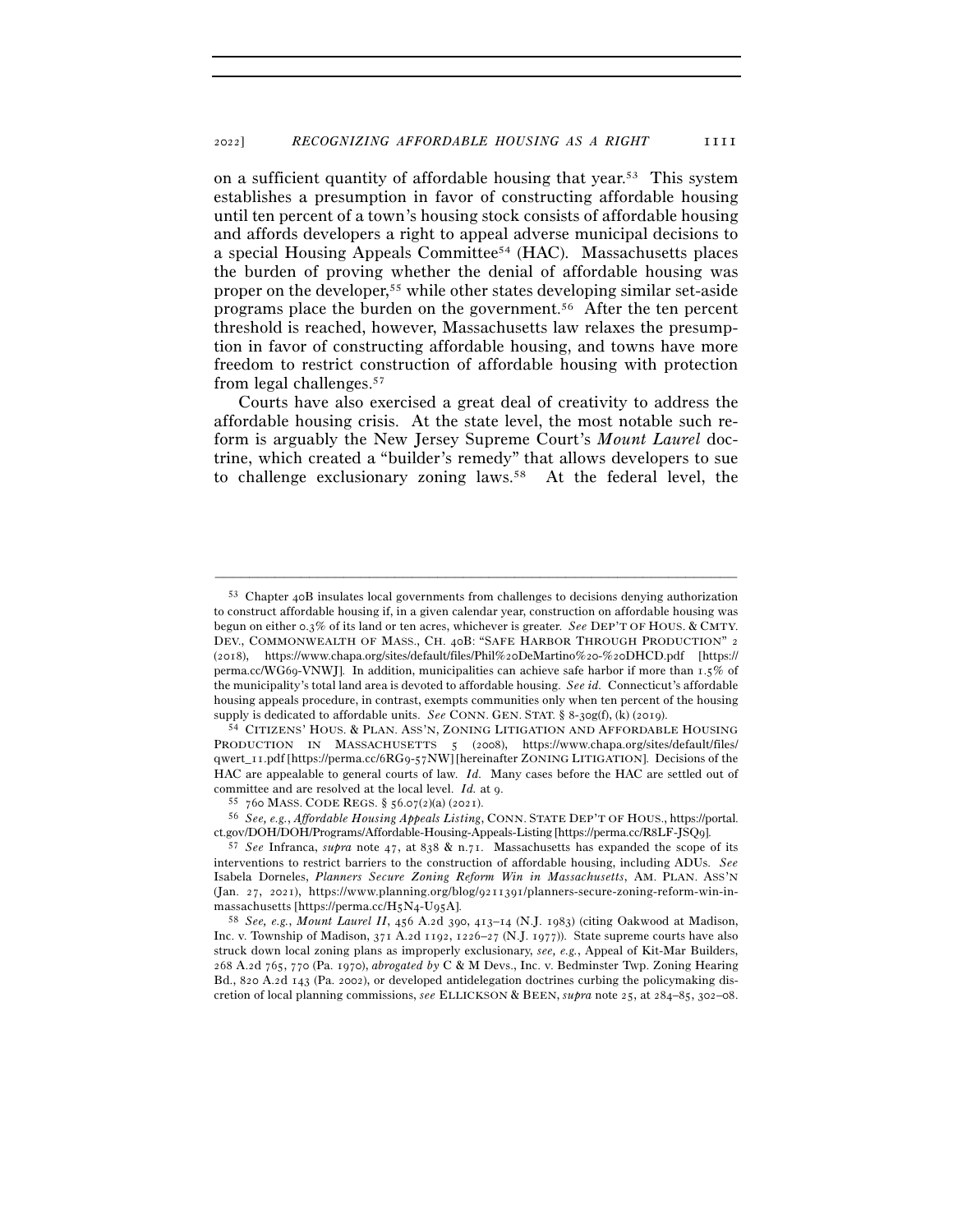Supreme Court has interpreted the FHA to authorize citizen suits seeking relief from discriminatory housing practices.59 While the FHA is not strictly directed toward addressing the cost of housing, a reduction in housing discrimination may increase access to affordable housing.60

In recent years, one popular target of reform has been single-family zoning, which prevents new residential construction from housing more than one family. From the days of *Euclid*, governments have generally privileged single-family zoning in all residential districts.61 However, zoning that limits construction to single-family houses has primarily benefited wealthier residents. Since single-family zoning places the full cost of land on each household, it is often unaffordable for lower- or middle-income households.62 Currently, single-family, detached homes are the only permissible use for roughly three-quarters of residential land in many cities.<sup>63</sup> Since most zoning schemes grandfather in nonconforming uses previously in place, single-family zoning primarily operates to limit new residential construction.64 Consequently, states like Oregon and California and municipalities like Minneapolis and Charlotte have taken steps to reduce or eliminate single-family zoning and reduce barriers to growing the housing supply.65

### *B. Limits of Prior Reforms*

Although these reforms have made important progress, land use law's anti–affordable housing tendency continues to pose a significant barrier to the construction of affordable and higher-density housing.

<sup>59</sup> *See* Gladstone, Realtors v. Village of Bellwood, 441 U.S. 91, 115 (1979). HUD has also developed a similar interpretation. *See* HUD's Implementation of the Fair Housing Act's Disparate Impact Standard, 85 Fed. Reg. 60,228, 60,317 (Sept. 24, 2020) (to be codified at 24 C.F.R. pt. <sup>100</sup>). 60 *See* HUD's Implementation of the Fair Housing Act's Disparate Impact Standard, 85 Fed.

Reg. at 60,290 (describing public comment to this effect).<br><sup>61</sup> See Village of Euclid v. Ambler Realty Co., 272 U.S. 365, 380–81 (1926).<br><sup>62</sup> See Eric Jaffe, *Is It Time to End Single-Family Zoning?*, MEDIUM: SIDEWALK TALK

<sup>6</sup>, 2020), https://medium.com/sidewalk-talk/is-it-time-to-end-single-family-zoning-56233d69a25a [https://perma.cc/99GY-<sup>873</sup>E]. 63 Badger & Bui, *supra* note <sup>20</sup>. 64 *See, e.g.*, *Nonconforming Uses, Structures, and Lots*, MRSC (Apr. 2, 2021),

http://mrsc.org/Home/Explore-Topics/Planning/Development-Regulations/Nonconforming-Uses-Structures-and-Lots-Regulatio.aspx [https://perma.cc/B<sup>9</sup>MJ-JELB]. 65 *See* Laurel Wamsley, *Oregon Legislature Votes to Essentially Ban Single-Family Zoning*, NPR

<sup>(</sup>July 1, 2019, 7:03 PM), https://www.npr.org/2019/07/01/737798440/oregon-legislature-votes-toessentially-ban-single-family-zoning [https://perma.cc/CWY5-J7MX]; Manuela Tobias, *Victorious in Recall, Newsom Refocuses on California Housing Crisis*, CALMATTERS (Sept. 20, 2021), https://calmatters.org/housing/2021/09/california-housing-crisis-newsom-signs-bills [https://perma.cc/ 7RB6-CWAQ]; Megan Thompson & Melanie Saltzman, *How Minneapolis Became the First to End Single-Family Zoning*, PBS (Nov. 23, 2019, 5:24 PM), https://www.pbs.org/newshour/show/howminneapolis-became-the-first-to-end-single-family-zoning [https://perma.cc/TW8V-TXMX]; Henry Grabar, *The Most Important Housing Reform in America Has Come to the South*, SLATE (June 28, 2021, 10:55 AM), https://slate.com/business/2021/06/charlotte-single-family-zoning-segregationhousing.html [https://perma.cc/6PNL-4P2P].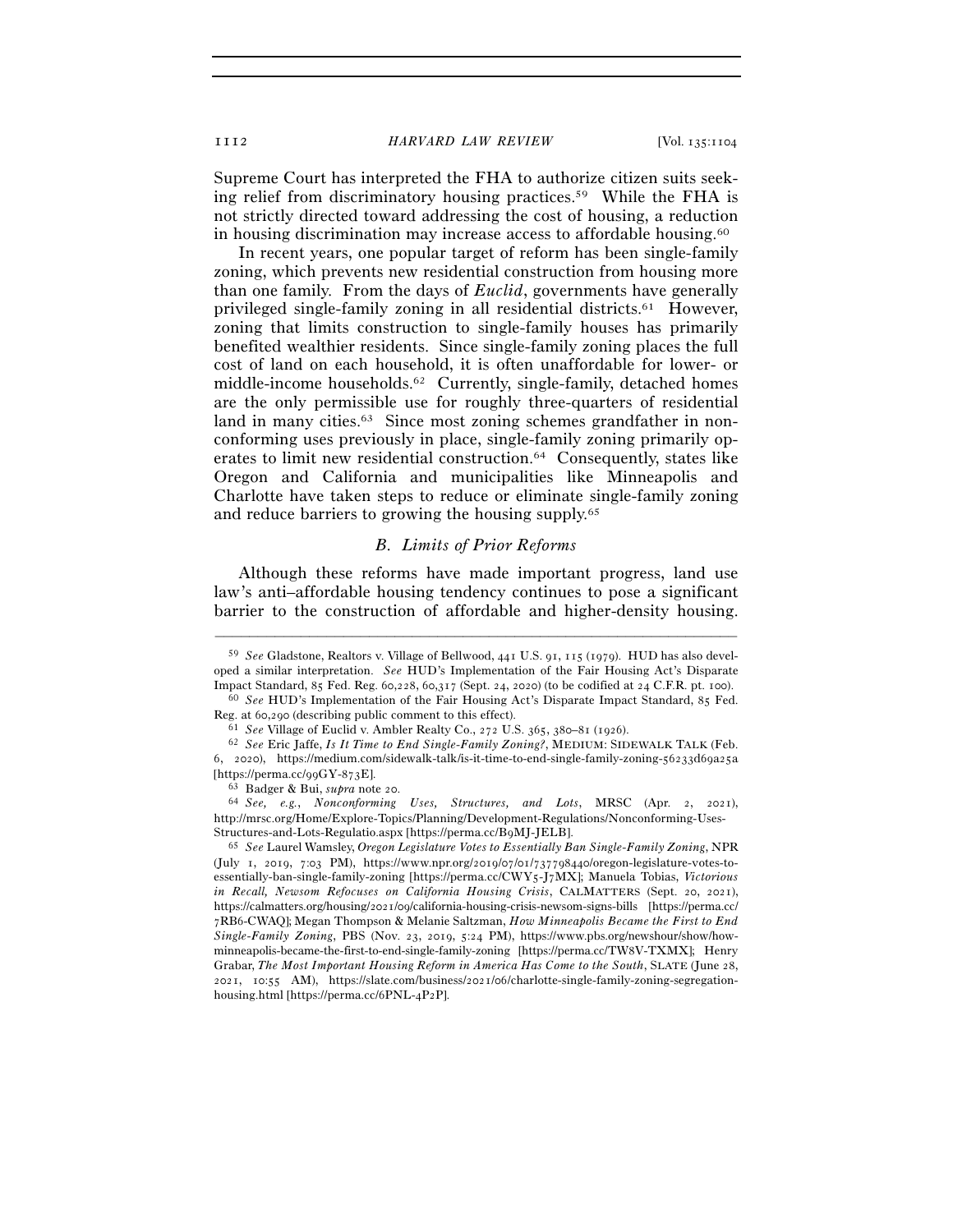For example, while Massachusetts's influential Chapter 40B program has been instrumental in increasing the construction of housing during its nearly fifty-year history, its impact has been fairly limited — only sixty-five of the state's 351 municipalities comply with the ten percent set-aside requirement.66 Even municipalities meeting the ten percent requirement face significant shortages of affordable housing.67 In every Massachusetts municipality, extremely low-income residents are rent-burdened and without affordable housing.68

Like many states, Massachusetts relies on developers to mitigate the problem of access to affordable housing and does not grant individuals a right to challenge anti–affordable housing zoning actions. Massachusetts hears developer claims in specialized administrative fora that are appealable to general courts of law.69 However, the delays associated with litigating through two different fora raise the risk that a developer may choose to forgo the development altogether,70 which may fuel, rather than mitigate, the housing shortage.<sup>71</sup>

Targeted interventions, like bans on single-family zoning, make important progress toward reducing legal barriers to the construction of affordable housing. But they are at most capable of addressing a portion of the problem and cannot address the effects of equally effective exclusionary alternatives, such as burdensome requirements of minimum lot size or height restrictions.72 Furthermore, minority neighborhoods, where real estate demand may be less than in white neighborhoods absent forces like gentrification, may not benefit from the elimination of

–––––––––––––––––––––––––––––––––––––––––––––––––––––––––––––

percent of area median income. *See id.* at 3.<br><sup>69</sup> *See* ZONING LITIGATION, *supra* note 54, at 5–7.<br><sup>70</sup> Indeed, some have observed that when it comes to authorizing development, "delay is as good

<sup>66</sup> *See* Edward G. Goetz & Yi Wang, *Overriding Exclusion: Compliance with Subsidized Housing Incentives in the Massachusetts 40B Program*, 30 HOUS. POL'Y DEBATE 457, 466 tbl.1 (<sup>2020</sup>). 67 *See* NICHOLAS CHIUMENTI, NEW ENG. PUB. POL'Y CTR., THE GROWING SHORTAGE

OF AFFORDABLE HOUSING FOR THE EXTREMELY LOW INCOME IN MASSACHUSETTS 13 (2019), https://www.bostonfed.org/publications/new-england-public-policy-center-policy-report/2019/ growing-shortage-affordable-housing-extremely-low-income-massachusetts.aspx [https://perma.cc/ <sup>24</sup>YF-W<sup>5</sup>NK]. 68 *See id.* at 7–8. This statistic represents the housing needs of those earning less than thirty

as denial," *id.* at 8, and opponents of affordable housing have actively pursued delay as a method of preventing development, *see id.* at 3. In addition to the costs of fighting for authorization, delay

creates a risk of rising construction costs and changed market conditions. *See id.* at <sup>1</sup>. 71 *Cf.* Robert C. Ellickson, *The Irony of "Inclusionary" Zoning*, <sup>54</sup> S. CAL. L. REV. 1167, <sup>1170</sup> (1981) (arguing that inclusionary zoning programs place additional costs on developers and may actually have an exclusionary effect). 72 *See* Christian Britschgi, *Seattle Is Proposing to Get Rid of Single-Family Zoning in Name* 

*Only. Literally.*, REASON (June 29, 2021, 3:25 PM), https://reason.com/2021/06/29/seattle-isproposing-to-get-rid-of-single-family-zoning-in-name-only-literally [https://perma.cc/X3RG-Z5JR].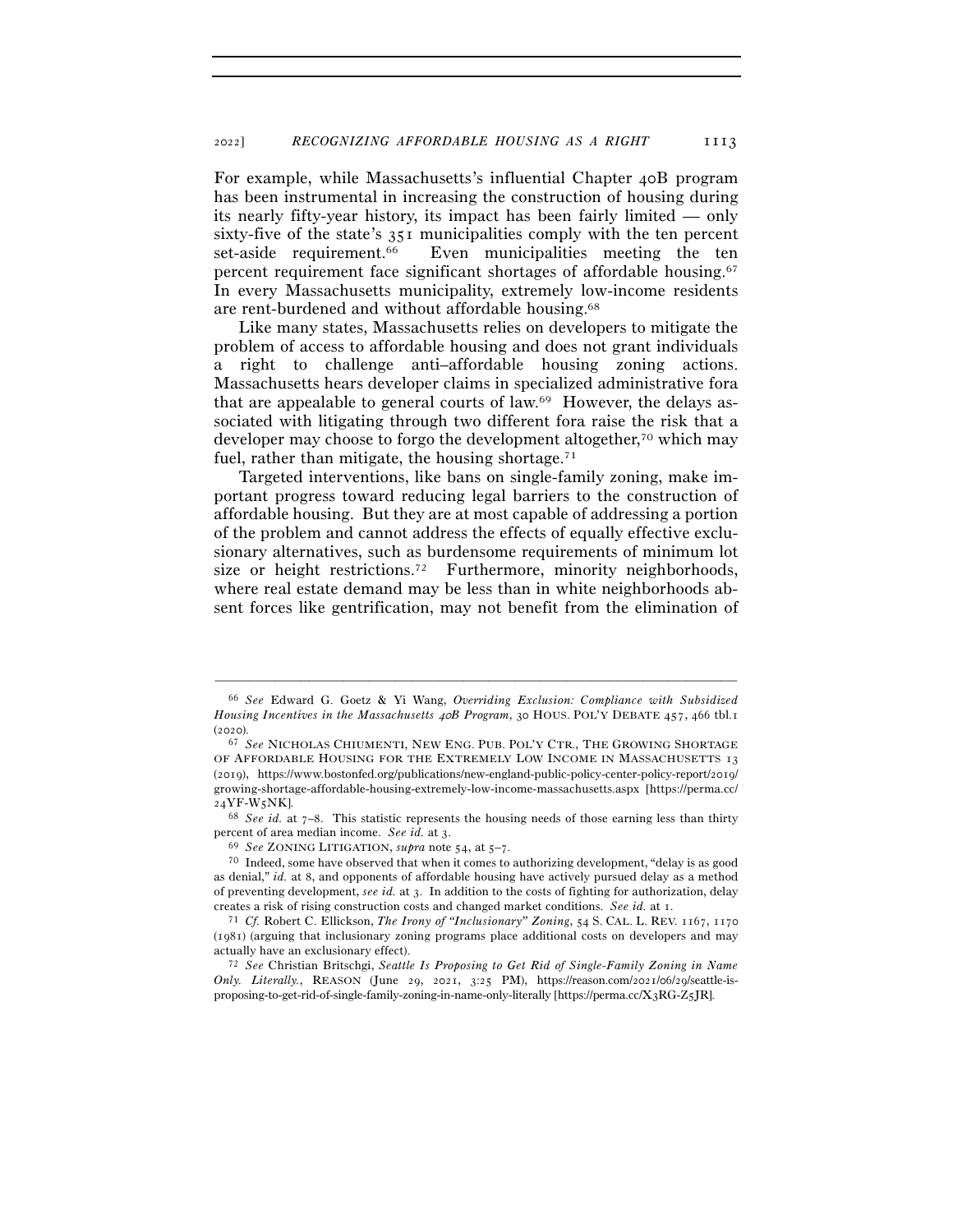single-family zoning.73 Thus, eliminating single-family zoning may only ease the housing bottleneck for white neighborhoods without addressing the needs of minority neighborhoods.74 Piecemeal interventions also risk deflating the affordable housing movement by purporting to make significant change through reforms that are in fact limited in scope. Cities like Seattle<sup>75</sup> and Berkeley,<sup>76</sup> for example, have recently garnered attention for taking aim against single-family zoning, but the initiatives themselves have been largely symbolic.77

#### III. THE CONTOURS OF AFFORDABLE HOUSING AS A RIGHT

Recognizing affordable housing as a right protects those whose access to affordable housing is impaired by state or local laws. By placing affordable housing on the same playing field as other traditionally favored forms of residential uses, like single-family housing, states can codify a norm of allowing the construction of affordable housing and empower those who have been traditionally boxed out of the land use planning process.

This Note focuses on examining a right to affordable housing as a negative right, which would guard against regulations placing an unjustified burden on the new development of affordable housing.78 The proposed right would protect landowners' ability to construct affordable housing, so long as it is designed to be accessible for low- or middleincome individuals, and would prevent municipalities from using their regulatory powers to reduce access to affordable housing. While the right would not create an additional duty for state or local governments to provide housing, governments would have a duty to refrain from imposing unjustified barriers to the development of housing by enacting anti–affordable housing measures or enforcing existing ones.

<sup>73</sup> *See* Deonna Anderson, *Will Banning Single-Family Zoning Make for More Affordable Homes?*, YES! MAG. (Aug. 1, 2019), https://www.yesmagazine.org/economy/2019/08/01/housingminneapolis-affordable-single-family [https://perma.cc/J5FE-A<sup>7</sup>WJ]. 74 *See id.*

<sup>75</sup> *See* Britschgi, *supra* note <sup>72</sup>. 76 Melanie Curry, *Berkeley's Move Towards Eliminating Single-Family Zoning*, STREETSBLOG SF (Feb. 24, 2021), https://sf.streetsblog.org/2021/02/24/berkeleys-move-towards-eliminating-singlefamily-zoning [https://perma.cc/<sup>28</sup>RT-NZPU]. 77 *See id.*; Britschgi, *supra* note 72.

<sup>78</sup> States may consider providing an affirmative right to housing, as there is precedent for affirmative rights in state constitutions, including the provision of public education. *See, e.g.*, KY. CONST. § 183; Rose v. Council for Better Educ., Inc., 790 S.W.2d 186, 189, 206 (Ky. 1989). However, countries with affirmative rights to housing, such as South Africa, have faced challenges in providing sufficient housing and meeting their affirmative burden. *See* Soraya Beukes, *Promise of Right to Housing Remains Elusive in Democratic South Africa*, THE CONVERSATION (Nov. 26, 2018, 8:34 AM), https://theconversation.com/promise-of-right-to-housing-remains-elusive-indemocratic-south-africa-105706 [https://perma.cc/RW8P-WXA9].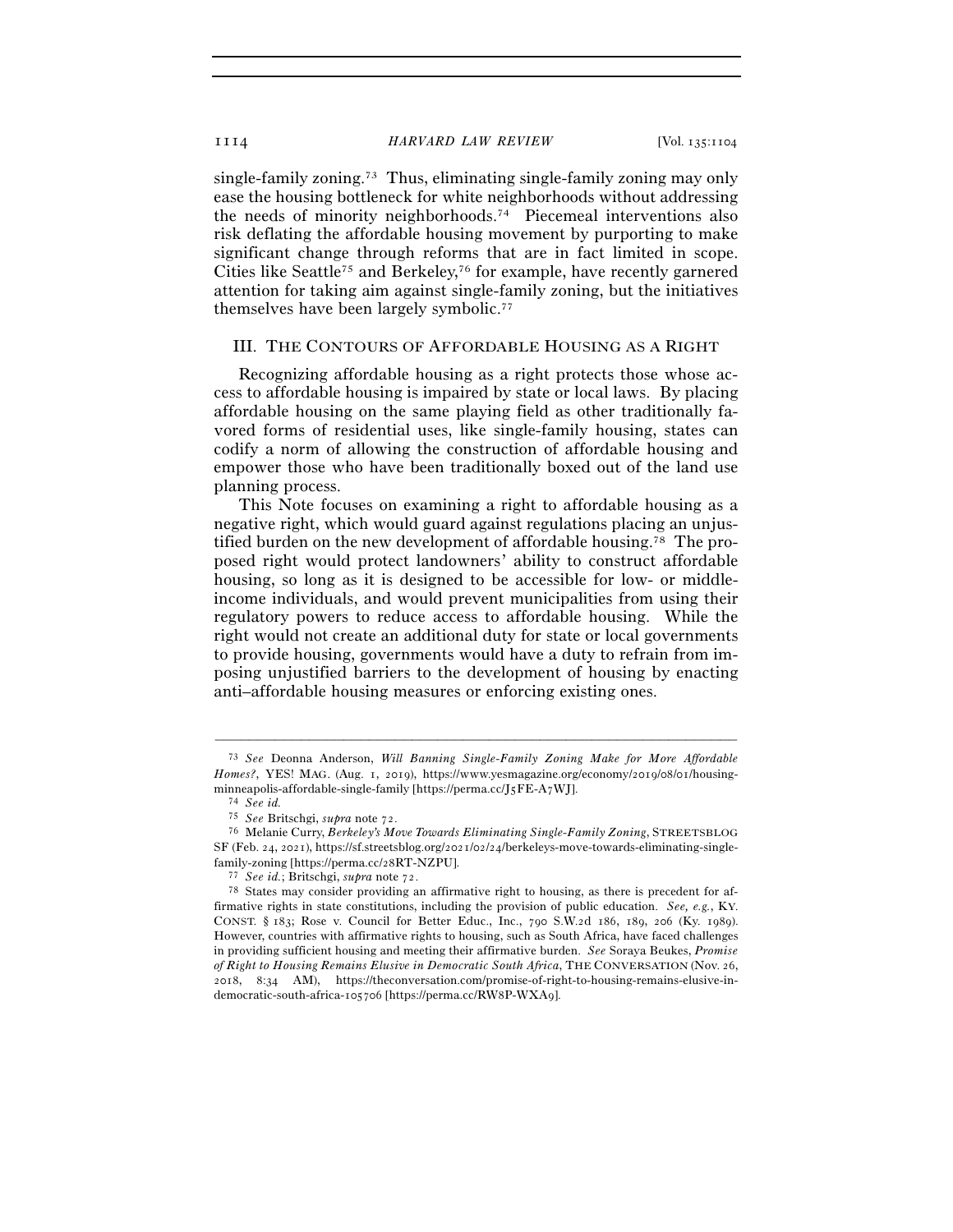#### *A. Advantages of the Right*

A rights-based approach offers greater flexibility in addressing legal barriers to expanding affordable housing compared to existing reform approaches. While set-aside programs provide developers a cause of action to challenge exclusionary zoning policies, this cause of action expires once an area's housing supply has met a predetermined threshold, which falls below the area's need for affordable housing.<sup>79</sup> Similarly, bans on specific policies that limit construction address only one possible tool used to limit the expansion of affordable housing. In contrast, a rights-based framework protects against anti–affordable housing policies at the state or local level as long as legal barriers to expanding affordable housing persist, without regard to the form of the policy, and accommodates a region's changing needs in the amount of affordable housing supply.

In addition to establishing substantive legal protections for building affordable housing, recognizing affordable housing as a right offers a clear method of recourse to those whose ability to construct or access affordable housing has been injured. In most states, the absence of a clear cause of action, limited third-party standing, and deferential standards of review combine to deprive those harmed by anti–affordable housing decisions of judicial protection.<sup>80</sup> By recognizing the injuries suffered from exclusionary policies, a right can encourage meaningful judicial oversight of the individual zoning decisions that can aggregate to have a vast influence on the state's housing supply.

Preserving local authority to regulate land use, subject to judicial oversight, enables those who are most familiar with a community's needs to shape growth according to community input in ways that are not improperly exclusionary or otherwise forbidden by law. This approach encourages a more democratic form of local governance that considers the housing needs of less wealthy and less politically influential residents. Retaining local control may also help reduce political backlash against the reduction of local power to regulate land use. $81$ Preventing this local authority from being abused will require enforcing the right in individual land use decisions, such as denials of special

<sup>79</sup> *See supra* pp. 1010–<sup>11</sup>. 80 As discussed *supra* Part II, pp. 1010–14, there are several notable exceptions, as some states offer procedural remedies as a component of set-aside programs or other forms of builders remedies. 81 For example, the FHA prohibits zoning regulations that have a disparate impact on suspect

classes. *See* U.S. DEP'T OF HOUS. & URB. DEV. & U.S. DEP'T OF JUST., STATE AND LOCAL LAND USE LAWS AND PRACTICES AND THE APPLICATION OF THE FAIR HOUSING ACT 5 (2016), https://www.justice.gov/opa/file/912366/download [https://perma.cc/2XFU-LK7D].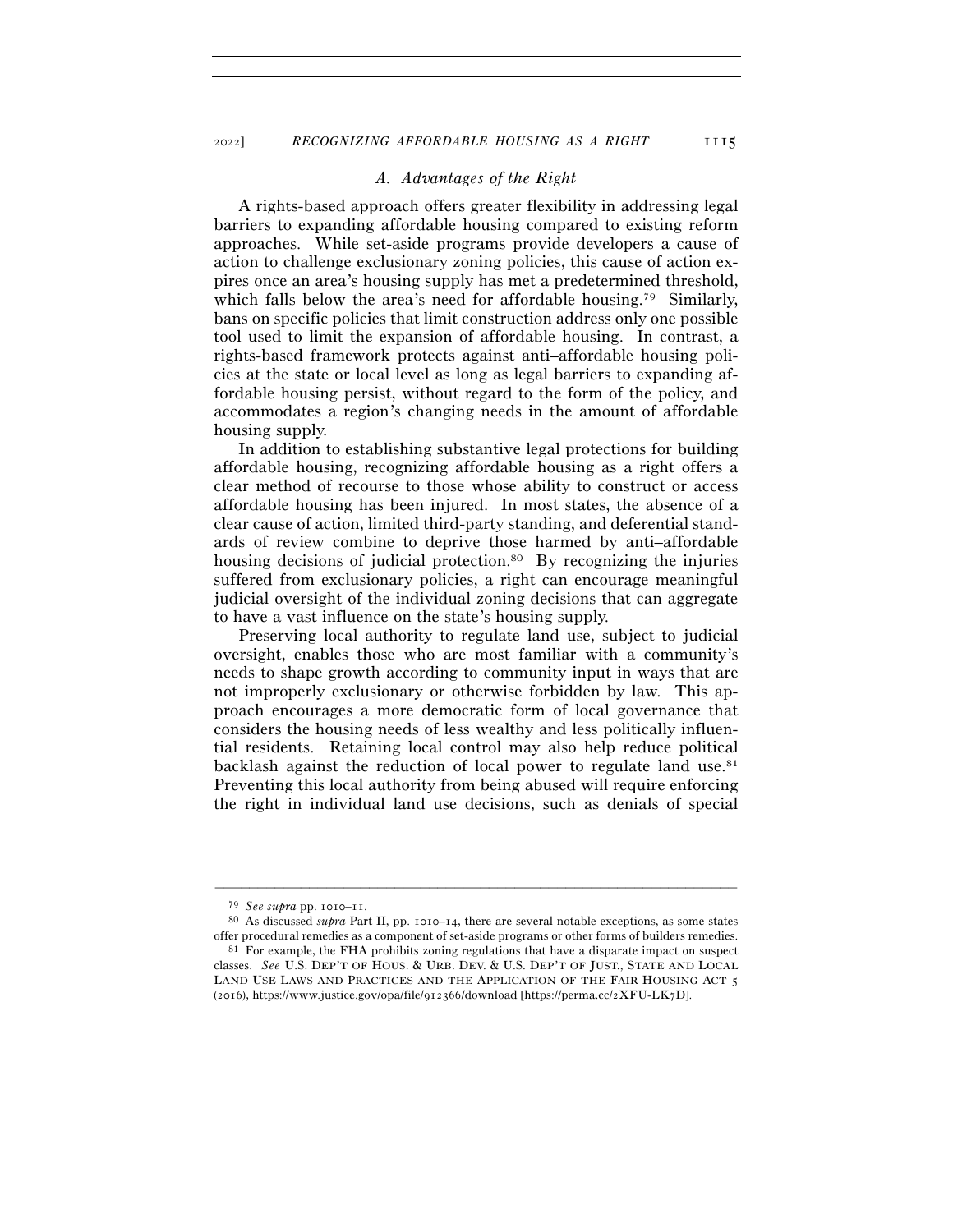permits to build affordable housing, which makes the task naturally suited for courts, rather than state legislatures.<sup>82</sup>

Relying on litigation to enforce the right, however, raises the concern that the costs and delays associated with litigation may render enforcement of the right inaccessible to some. To minimize this risk, legislatures may adopt specific policies targeted at minimizing delays, such as requiring those opposing the approval of an affordable housing project to post bonds that cover the cost of delay.83 Furthermore, if courts demonstrate a willingness to enforce the right and afford individuals asserting it procedural protections, the prospect of unfavorable court decisions may be enough to encourage a municipality to zone to promote affordable housing at the outset or to settle before trial.84

Despite the seemingly dramatic nature of this proposal, wholesale elimination of governmental authority to promulgate anti–affordable housing measures may enjoy political advantages compared to other reforms. A piecemeal approach to reducing individual zoning barriers to the construction of affordable housing provides opponents multiple opportunities to stymie progress.85 The uptick of statutory protections of affordable housing development and growing bipartisan support for zoning reform to minimize barriers to affordable housing<sup>86</sup> indicates increasing political appetite for bigger zoning reforms. A rights-based approach may face less political opposition than other reform efforts because, by recognizing the right in individuals, it addresses the critique that zoning-focused approaches to promoting construction of affordable

 $82$  Although some states have statewide land use plans or planning boards, these entities generally exist to assist in long-term planning, including for statewide development projects. They may be composed of members who have other full-time jobs in the private or public sectors. *See, e.g.*, *State Planning Board*, PA. DEP'T OF CMTY. & ECON. DEV., https://dced.pa.gov/localgovernment/boards-committees/state-planning-board [https://perma.cc/MS2Y-5G2N]. They are not geared toward handling the volume of individualized concerns and cases that would be needed to institute a state-level check on the abuse of local discretion in spot rezonings, variances, condi-

tional uses, and permits. 83 *Cf.* ZONING LITIGATION, *supra* note 54, at 8 (discussing the limited use of such bonds in the

Chapter <sup>40</sup>B context). 84 *See* Infranca, *supra* note 47, at 845–46. Lack of a willingness to strike down municipal decisions denying developers permission to construct affordable housing appears to be a major barrier to fully realizing Chapter 40B's promise. See ZONING LITIGATION, supra note 54, at 13–14.<br><sup>85</sup> See Badger & Bui, supra note 20.<br><sup>86</sup> Both the Obama and Trump White Houses issued calls for local deregulation to ease the

bottleneck on the construction of housing. *See* WHITE HOUSE, HOUSING DEVELOPMENT TOOLKIT 2 (2016), https://obamawhitehouse.archives.gov/sites/whitehouse.gov/files/images/ Housing\_Development\_Toolkit%20f.2.pdf [https://perma.cc/68WR-WV8Q]; Press Release, Off. of the Press Sec'y, Donald J. Trump Is Tearing Down Red Tape in Order to Build More Affordable Housing (June 25, 2019), https://trumpwhitehouse.archives.gov/briefings-statements/presidentdonald-j-trump-tearing-red-tape-order-build-affordable-housing [https://perma.cc/B66E-6ZFH].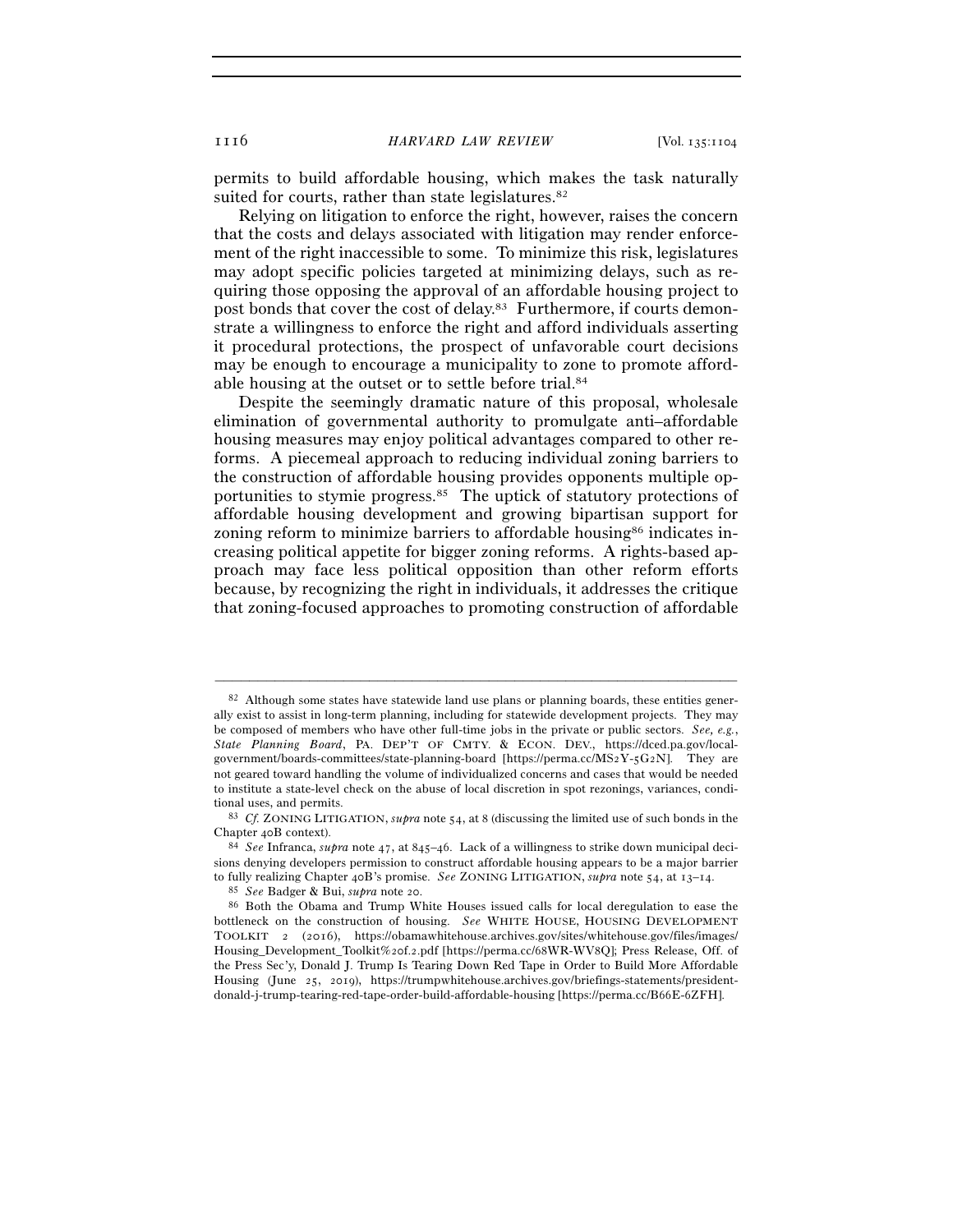housing grant windfalls to developers without sufficiently addressing the need for affordable housing.87

#### *B. Beneficiaries of the Right*

By providing for a rights-based protection against undue governmental interference in securing access to affordable housing, legislatures can both reduce barriers to constructing affordable housing and recognize the interests of prospective residents in new housing developments.

<sup>1</sup>*. Developers.* — To enable the proposed right to have full impact, states should extend the right to developers as well as to those who would live in the development, as both groups have significant interests in the creation of additional affordable housing. Recognizing developers' right enables them to bring suits in states where they do not currently have standing.<sup>88</sup> Developers are generally better resourced than individuals, and their financial interest in securing authorization to build is likely to present a strong incentive to marshal the resources necessary to protect the right from infringement. In some circumstances, developers may find that a proposed development is still profitable even if they must pay the costs of challenging a local government's action. This is especially likely to be true if the developer is able to challenge a zoning scheme wholesale, rather than challenging decisions denying permission to build particular developments, as success in the former scenario may open an opportunity for multiple developments.

<sup>2</sup>*. Individuals Harmed by Anti–Affordable Housing Actions.* — To maximize enforcement of the right, states should also recognize an individual right to challenge local zoning decisions that restrict the development of affordable housing. Unlike developers, whose interests in building affordable housing in a community may fluctuate based on the finances of doing so, those in need of affordable housing have a deep and persisting interest in vindicating the right. Additionally, community organizations have historically been a powerful force in advocating for and enforcing housing protections at the local level<sup>89</sup> and are likely to

<sup>87</sup> *See, e.g.*, Richard Florida, *Does Upzoning Boost the Housing Supply and Lower Prices? Maybe Not.*, BLOOMBERG CITYLAB (Jan. 31, 2019, 11:05 AM), https://www.bloomberg.com/ news/articles/2019-01-31/zoning-reform-isn-t-a-silver-bullet-for-u-s-housing [https://perma.cc/8ELL-79GA] (demonstrating that upzoning particular neighborhoods or lots may lead to increased land prices since the newly zoned properties can support more units per lot). 88 *See, e.g.*, CHAPA FACT SHEET, *supra* note 52, at 1 (describing how Massachusetts's Chapter

<sup>40</sup>B program limits appeals to developers seeking to build affordable housing or those seeking to overturn a permit approval). As Justice Brennan noted in his *Warth* dissent, broad standing is particularly important in exclusionary zoning cases because these policies are designed to prevent plaintiffs from developing the type of direct relationships with municipalities that are normally required to satisfy strict ripeness and injury requirements. *See* Warth v. Seldin, 422 U.S. 490, 523 (<sup>1975</sup>) (Brennan, J., dissenting). 89 *See* Mara S. Sidney, *The Struggle for Housing Equality: Impact of Fair Housing and* 

*Community Reinvestment Laws on Local Advocacy*, 7 CITYSCAPE 135, 137 (2004).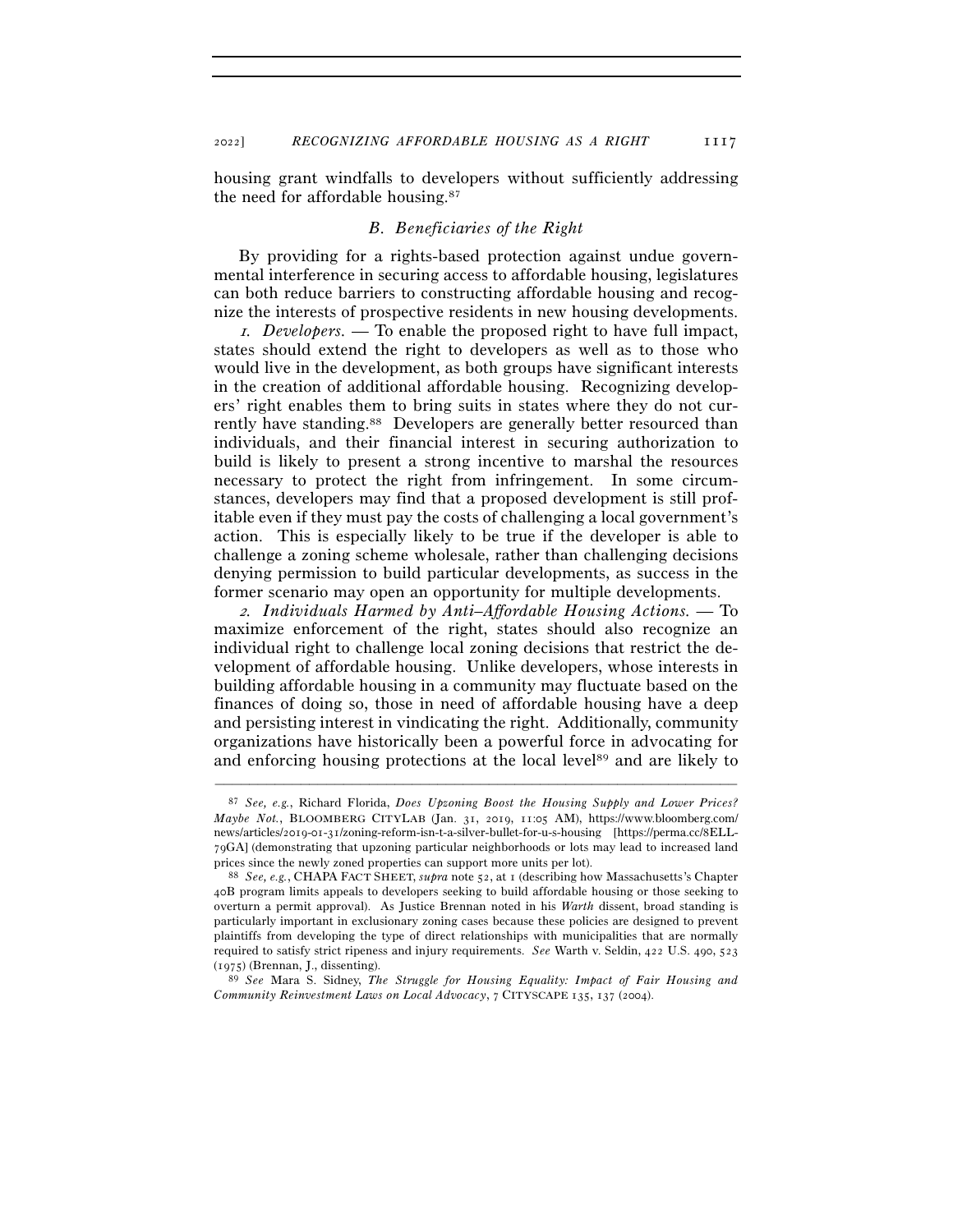continue playing a major role in future efforts to expand the supply of affordable housing.<sup>90</sup> Placing the power of enforcing the right in the hands of those in need of housing, instead of developers solely, also helps address concerns that zoning-based affordable housing reforms bestow windfalls upon developers who capitalize on a region's growth and contribute to developments that further gentrify lower-income neighborhoods.<sup>91</sup> Giving community members a voice in shaping the future of affordable housing helps ensure that growth will be informed by a community's assessments of its needs rather than being dictated by developers' financial interests.

Once individuals' substantive right to access affordable housing is recognized, courts can also develop more robust procedural due process rights to protect against infringements on the substantive right.92 In developing these procedural rights, courts may draw on existing models of due process rights designed to protect nonproperty rights like free speech, which deem the substantive right to be a procedurally protected interest.93 If individuals and developers are granted procedural rights that afford them the chance to have hearings on whether a specific governmental action violates the right, these hearings are likely to provide focal points around which community activism can coalesce and counteract existing participation imbalances in local government.94

Recognizing an individual right to access affordable housing has an important expressive function in addition to practical import. A state constitutional amendment enshrining that right expresses a collective understanding that the state has equal regard and concern for the basic needs of lower- and middle-income residents as it does for wealthier residents.95 It would mark an important step to fulfilling the

<sup>90</sup> Indeed, fair housing groups are likely to bring suit more frequently than developers. STUART MECK ET AL., REGIONAL APPROACHES TO AFFORDABLE HOUSING 46 (2003), https:// huduser.gov/publications/pdf/regional\_app\_aff\_hsg.pdf [https://perma.cc/UFE3-<sup>76</sup>GQ]. 91 *See* Jerusalem Demsas, *In Defense of the "Gentrification Building*,*"* VOX (Sept. 10, 2021, 2:<sup>11</sup>

PM), https://www.vox.com/22650806/gentrification-affordable-housing-low-income-housing [https:// perma.cc/TV6C-PM<sup>5</sup>H]. 92 This development would be especially important in states that require third parties to hold a

separate entitlement to receive procedural due process protections in land use decisions. *See, e.g.*, Breneric Assocs. v. City of Del Mar, 81 Cal. Rptr. 2d 324, 334–37 (Ct. App. <sup>1998</sup>). 93 *See* Henry P. Monaghan, *First Amendment "Due Process*,*"* <sup>83</sup> HARV. L. REV. <sup>518</sup>, 518 (1970).

While individuals who are under a conditional contract to own a unit in a proposed development may hold a property right entitling them to due process protections, prospective renters and homebuyers generally do not have a property right entitling them to due process protections. *See* James R. Kahn, *In Accordance with a Constitutional Plan: Procedural Due Process and Zoning Decisions*, <sup>6</sup> HASTINGS CONST. L.Q. <sup>1011</sup>, 1021–23 (<sup>1979</sup>). 94 *See* Barry Checkoway, *The Politics of Public Hearings*, 17 J. APPLIED BEHAV. SCI. <sup>566</sup>, 569–

<sup>70</sup> (1981).

<sup>95</sup> *See* Elizabeth S. Anderson & Richard H. Pildes, *Expressive Theories of Law: A General Restatement*, 148 U. PA. L. REV. 1503, 1520 (2000) (citing RONALD DWORKIN, TAKING RIGHTS SERIOUSLY 180 (1977)).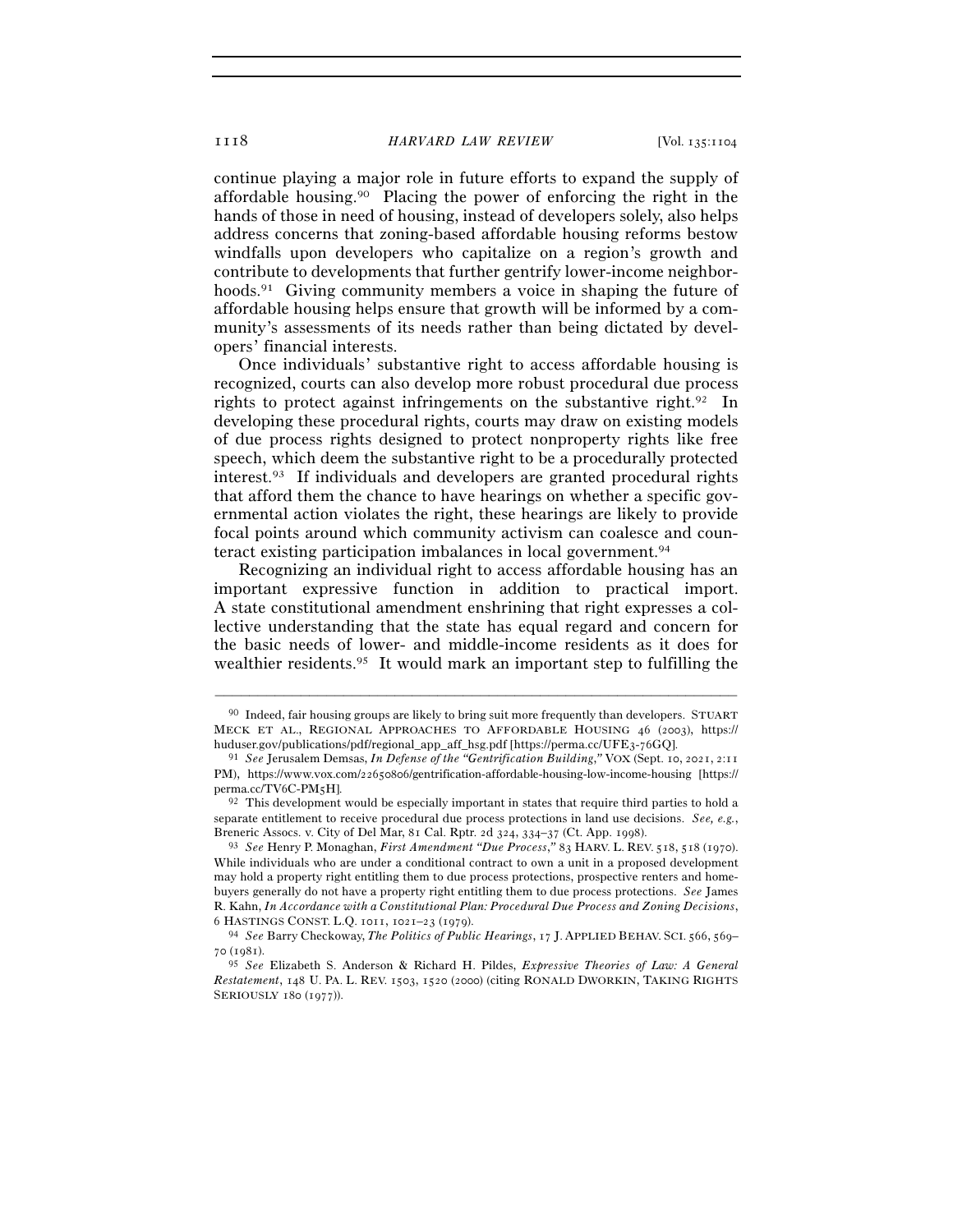state's moral obligation to its residents to protect them equally from governmental incursions on their basic right to housing.96 Recognition of the right, and holding the state accountable to uphold the right, establishes a strong norm that lower- and middle-income residents should not be ostracized. This norm can help bolster community ideals of acceptance, in contrast to the many existing exclusionary policies that legitimize and fuel private divisional attitudes.97 While policies protecting residents from barriers to affordable housing may indicate a collective value for providing affordable housing, constitutional rights play a central role in shaping the social and political values of a community through the expressive impact of their text and interpretations through judicial opinion.<sup>98</sup> Thus, a rights-based approach makes a stronger expressive statement against policies that harm the dignity and wellbeing of those seeking affordable housing.

## *C. Adjudicating Violations of the Right*

To evaluate whether localities have been successful in protecting the right to affordable housing, states should adopt a two-step burdenshifting framework.99 At step one, plaintiffs must make a showing that a specific land use decision or zoning scheme is designed to or has the effect of causing a shortage in the supply of affordable housing by imposing undue burdens on new residential construction. If plaintiffs can make that prima facie showing, step two allows the government to prove that the decision is necessary to achieve a legitimate government interest and could not be achieved through an alternative, less burdensome approach. If the government is unable to meet this burden, courts would then strike down the land use policy as an unjustifiable infringement on the right to affordable housing. This framework balances the right to

<sup>–––––––––––––––––––––––––––––––––––––––––––––––––––––––––––––</sup> <sup>96</sup> *Cf. id.* at 1519 (arguing that collective action through government is subject to "fundamental moral demands").

<sup>97</sup> *See id.* at 1518–19 (discussing how group ideals can influence the actions of members, even if the group's attitudes conflict with the individual's personal beliefs).<br><sup>98</sup> *See id.* at 1531 n.55. 99 This model draws heavily on other burden-shifting schemes, including that established under

the FHA. *See* Reinstatement of HUD's Discriminatory Effects Standard, 86 Fed. Reg. 33,950, 33,951 (proposed June 25, 2021) (proposing to reinstate the long-standing burden-shifting approach to challenges to facially neutral housing practices that are discriminatory in effect). However, it breaks with the FHA model by placing the burden of proving that there are feasible, lessburdensome alternatives on the government. While the FHA burden-shifting scheme represents important and significant progress for fair housing litigation, it has been criticized as having had limited success and retaining "formidable" burdens on plaintiffs. *Preliminary Analysis of HUD's Final Disparate Impact Rule*, NAT'L LOW INCOME HOUS. COAL. (Sept. 14, 2020), https://nlihc.org/resource/preliminary-analysis-huds-final-disparate-impact-rule [https://perma.cc/ 9DVQ-R94F] [hereinafter NLIHC]; *see also* Stacy E. Seicshnaydre, *Is Disparate Impact Having Any Impact? An Appellate Analysis of Forty Years of Disparate Impact Claims Under the Fair Housing Act*, 63 AM. U. L. REV. 357, 412–13 (2013).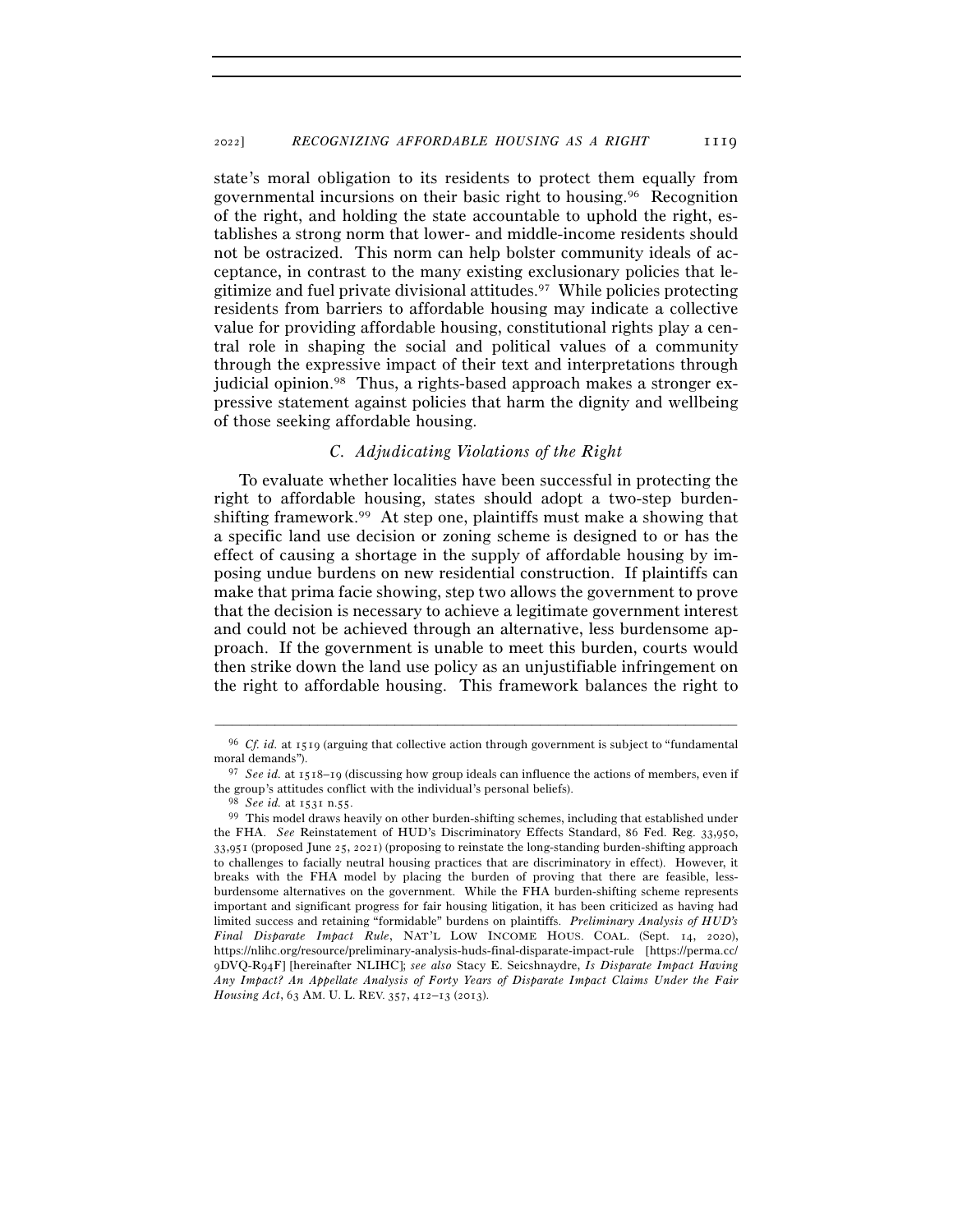affordable housing with the government's other legitimate interests, while ensuring that litigation remains an accessible option for harmed parties to enforce the right.

<sup>1</sup>*. Step One.* — To establish a prima facie case, plaintiffs must first identify a government action that restricts the right to access affordable housing. States should allow plaintiffs to challenge both specific incursions against the right, such as a denial of a construction permit for a low- or moderate-income development in an area with insufficient housing, as well as other zoning decisions that operate to preclude the development of affordable housing.100 For example, exclusionary zoning maps that allocate insufficient land to higher-density housing, like multifamily dwellings, or drive up the price of housing by establishing high acreage requirements for homes would be subject to challenge.101 Requiring plaintiffs to allege sufficient facts to establish a prima facie case also reduces the risk that expanding the right to aggrieved individuals in addition to developers would overwhelm courts and local land use planning processes, as courts can dismiss suits that do not prove a prima facie case.

In order to effectively evaluate whether a particular government action infringes on the right to access affordable housing, states should clearly define what constitutes affordable housing. While state-specific definitions do vary, housing often qualifies as affordable if it costs no more than thirty percent of the state's average household income.<sup>102</sup> Some states also designate housing as affordable if it is eligible for state or federal grants, or if it is offered to lower-income residents at below market value, even if the price is above thirty percent of the average household income.103 States may also consider higher-density housing to be affordable housing, regardless of the costs of individual units, under the theory that efforts to ease the overall housing shortage will drive down housing prices.104

Because the affordable housing crisis impacts both residents of a municipality by making housing less affordable and residents outside of the municipality by excluding them from living within its boundaries, the

<sup>–––––––––––––––––––––––––––––––––––––––––––––––––––––––––––––</sup> 100 Municipalities may also prevent the construction of specific developments through secondary

means, like denying a sewer connection. *See, e.g.*, ZONING LITIGATION, *supra* note 54, at <sup>10</sup>. 101 See *Mount Laurel II*, 456 A.2d 390 (N.J. 1983); and *Appeal of Kit-Mar Builders, Inc.*, <sup>268</sup> A.2d 765 (Pa. 1970), *abrogated by* C & M Devs., Inc. v. Bedminster Twp. Zoning Hearing Bd., 820 A.2d 143 (Pa. 2002), for examples of courts hearing wholesale challenges to exclusionary zoning schemes.

<sup>102</sup> *See, e.g.*, *Affordable Housing (Mayor's Office)*, NASHVILLE.GOV, https://www.nashville.gov/ departments/mayor/housing [https://perma.cc/U825-QW76]. This is HUD's influential definition of affordable housing. *See* MECK ET AL., *supra* note 90, at 22.

<sup>103</sup> *See, e.g.*, Robert D. Carroll, Note, *Connecticut Retrenches: A Proposal to Save the Affordable Housing Appeals Procedure*, 110 YALE L.J. 1247, 1255 (2001). States may require developers to guarantee that housing remains affordable by entering into private covenants. *See id.*

<sup>104</sup> *See id.* at 1248.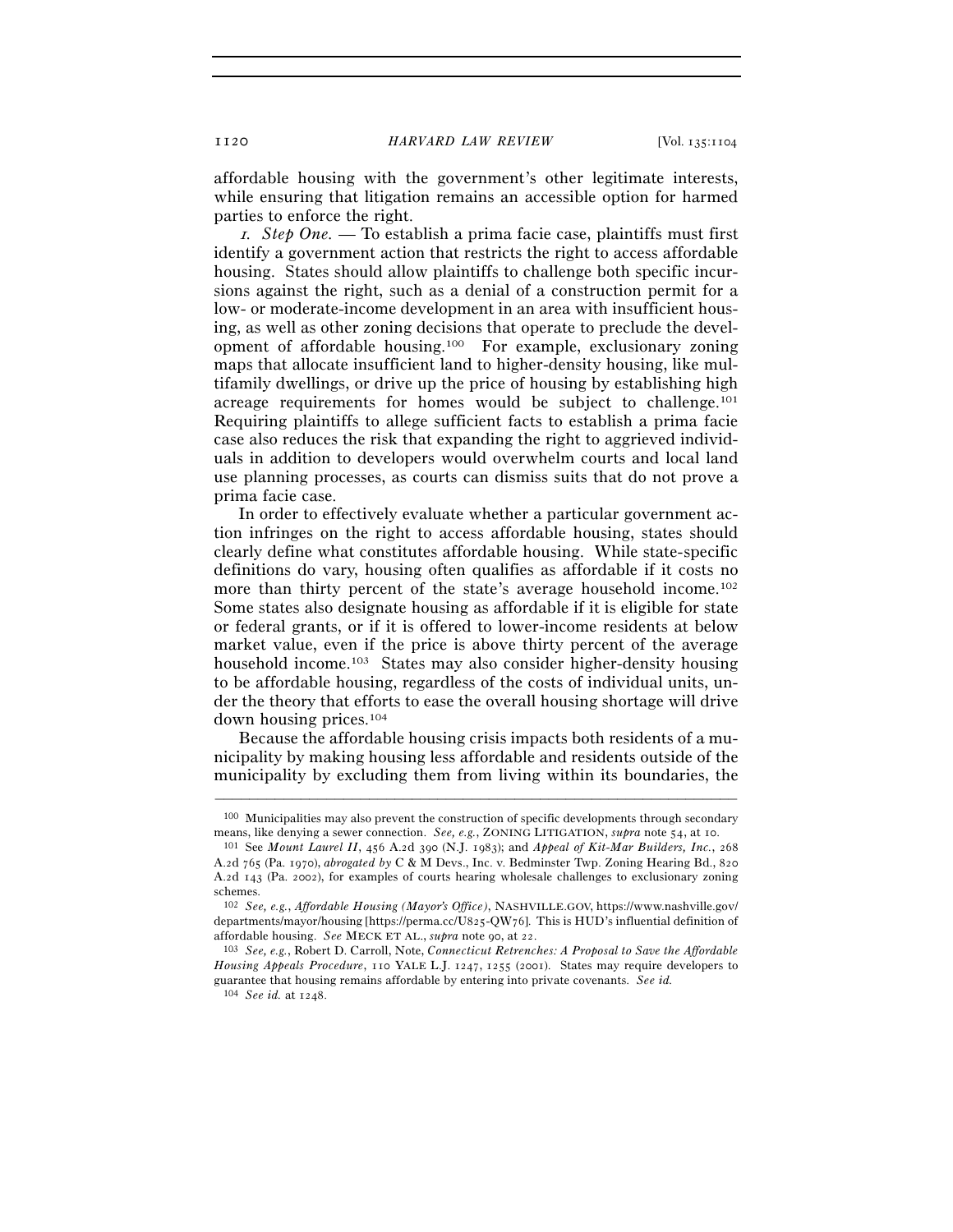availability of affordable housing should be assessed on a regional level.105 For example, an individual alleging that a zoning map operated to impair her ability to access affordable housing by causing a shortage of affordable housing would need to demonstrate a prima facie case that the amount of land allocated for affordable housing was insufficient to accommodate the housing needs of the region. Measurement at a statewide level may be too imprecise because housing needs for rural and urban areas are likely to be substantially different, and communities may not fluidly move from urban areas, where housing needs are highest, to rural communities.106

2*. Step Two.* — In order to uphold the challenged government decision, the government must prove that its policy is necessary to achieve a legitimate government interest and could not be achieved through an alternative approach that is less burdensome to the right.107 Allocating the burden of proof to the government helps ensure that litigation remains an accessible option for harmed parties to enforce the right. This approach also avoids forcing plaintiffs to create alternative, less burdensome policies to defend against when the government is more knowledgeable about the policy options available to it.108

Regulations that aim to exclude lower- to middle-income residents or prevent new development in an area109 would not be based on legitimate government interests. Other regulations that are designed to promote critical policies, such as public health, building safety, and environmental protections, safeguard the quality of housing and community resources and should be preserved. It is imperative to avoid past affordable housing programs' tendency to increase supply while deepening segregation and disparities in access to public resources like transportation and quality education.110 For example, zoning ordinances that require minimum buffers from waterways may restrict

<sup>110</sup> *See* Editorial Board, Opinion, *America's Federally Financed Ghettos*, N.Y. TIMES (Apr. 7, 2018), https://www.nytimes.com/2018/04/07/opinion/sunday/americas-federally-financed-ghettos.html

<sup>–––––––––––––––––––––––––––––––––––––––––––––––––––––––––––––</sup> <sup>105</sup> This was one of the key insights of *Mount Laurel II*, 456 A.2d at 430. See MECK ET AL. *supra* note 90, at  $23-25$ , for a thorough discussion of factors to consider in defining a region.<br><sup>106</sup> In fact, data suggests increasing trends of rural-to-urban migration, although there are excep-

tions to this trend. *See* Shaun A. Golding & Richelle L. Winkler, *Tracking Urbanization and Exurbs: Migration Across the Rural–Urban Continuum, 1990–2016, 39 POPULATION RSCH. & POL'Y REV.*<br>835, 851 (2020).

 $107$  The FHA employs a similar approach, requiring a government entity to defend a challenged action by demonstrating that it "is necessary to achieve one or more of its substantial, legitimate, nondiscriminatory interests . . . [that are] supported by evidence and [not] hypothetical or speculative." U.S. DEP'T OF HOUS. & URB. DEV. & U.S. DEP'T OF JUST., *supra* note 81, at 5 (citing 24

C.F.R. § 100.<sup>500</sup>). 108 *See* NLIHC, *supra* note <sup>99</sup>. 109 *Cf.* U.S. DEP'T OF HOUS. & URB. DEV. & U.S. DEP'T OF JUST., *supra* note 81, at 5 (listing policies without legally sufficient justifications in FHA disparate impact cases, such as "minimum floor space or lot size requirements that increase the size and cost of housing" or "prohibiti[ons on] low-income or multifamily housing" that have the effect of excluding protected classes).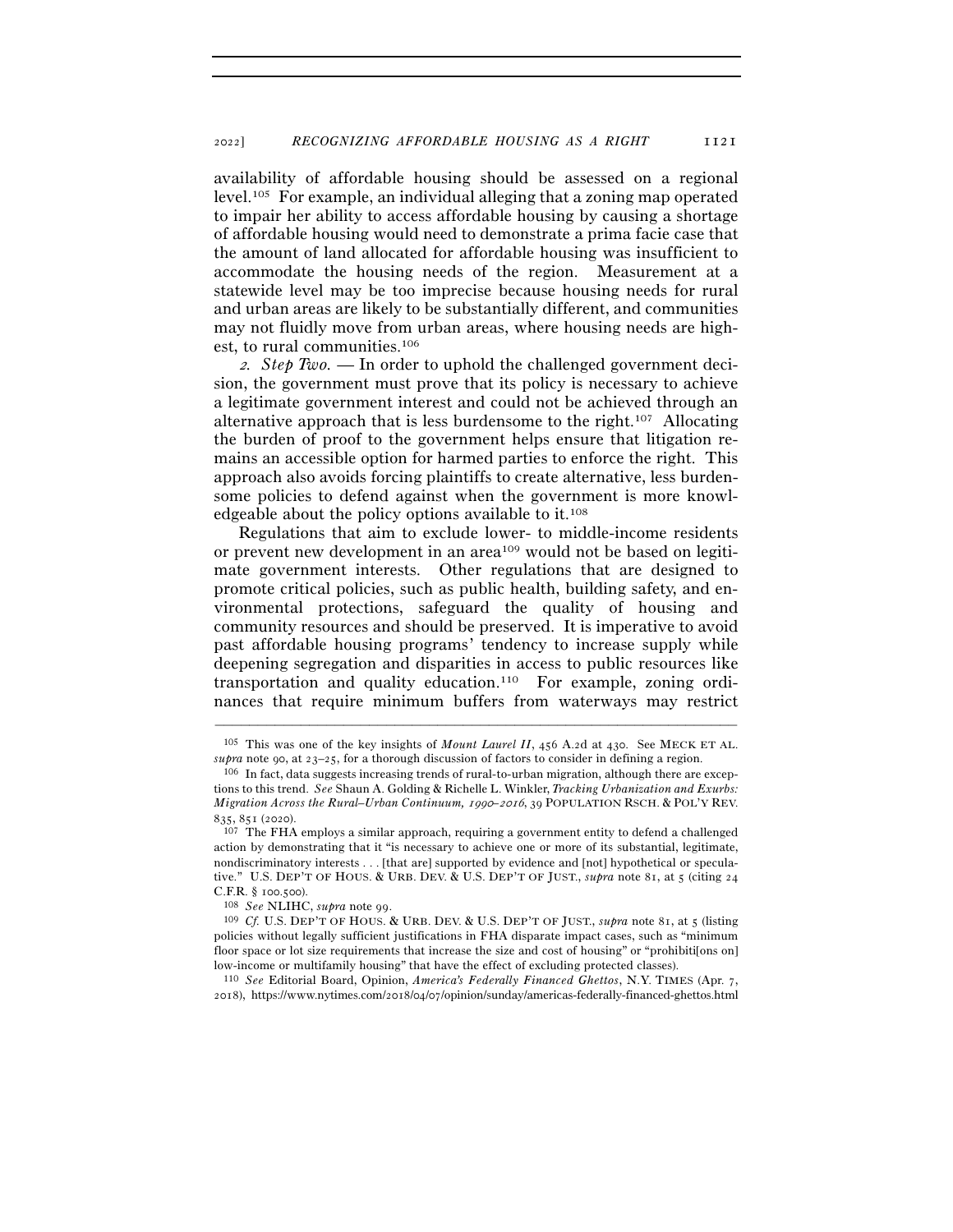construction but protect residents by ensuring that there is sufficient undeveloped land to hold back floodwaters<sup>111</sup> or absorb runoff that could pollute a water supply.112 Therefore, they play a critical role in protecting the public welfare and should be preserved. Zoning plans separating toxic industrial uses from residential uses $113$  similarly safeguard residents' wellbeing.

By demanding that decisions restricting construction of affordable housing be justified by legitimate governmental interests, states can preclude planning authorities from relying on impermissible factors, like discriminatory animus, while continuing to protect legitimate policy goals.<sup>114</sup> To help local governments and courts<sup>115</sup> understand how to balance the varied and sometimes-competing interests that characterize land use planning,<sup>116</sup> legislatures should provide clear guidelines illustrating what types of concerns may be considered in evaluating how to best increase the supply of affordable housing. In designing these guidelines, legislatures may build upon the successful efforts of the more than thirty states that have developed similar tailoring requirements to overcome local opposition to manufactured housing.117

Once the legitimacy of the asserted government interest is established, the government must next prove that there were no other, less burdensome means of achieving it. The mere existence of a competing,

–––––––––––––––––––––––––––––––––––––––––––––––––––––––––––––

<sup>2019</sup>/07/16/nyregion/segregation-nyc-affordable-housing.html [https://perma.cc/6HC8-C7G<sup>9</sup>]. 111 *See* WILLIAMSON CNTY., TENN., ZONING ORDINANCE § 19.01 (2021); Frank P. Braconi, *Environmental Regulation and Housing Affordability*, 2 CITYSCAPE <sup>81</sup>, 90 (<sup>1996</sup>). 112 *See Soak up the Rain: What's the Problem?*, U.S. ENV'T PROT. AGENCY,

that zoning regulations that have the effect of excluding protected classes cannot be justified by

reference to community concerns that development would increase crime or erode property values). 115 Specialized fora created for adjudicating affordable housing claims, such as Massachusetts's Housing Appeals Committee, would also qualify.

116 In other circumstances, synergies may exist between efforts to protect public health or the environment and to ensure sufficient access to housing. Denser living environments promote walking and reduce the risk of the myriad health concerns stemming from physical inactivity, thereby reducing the need for driving and mitigating pollution. *See* ATLANTA REG'L HEALTH F. & ATLANTA REG'L COMM'N, LAND USE PLANNING FOR PUBLIC HEALTH 11 (L. Flemming Fallon, Jr. & Jeffrey Neistadt eds., 2006), https://www.cdc.gov/healthyplaces/publications/ landusenalboh.pdf [https://perma.cc/N9WL-RZRM]; Robert Sanders, *Suburban Sprawl Cancels Carbon-Footprint Savings of Dense Urban Cores*, BERKELEY NEWS (Jan. 6, 2014), https://news.berkeley.edu/2014/01/06/suburban-sprawl-cancels-carbon-footprint-savings-of-dense-

urban-cores [https://perma.cc/UC<sup>2</sup>K-ADRK]. 117 *See* Lemar, *supra* note 2, at 320–22. These states have enumerated permissible aesthetic considerations while requiring local governments to treat manufactured housing similarly to nonmanufactured housing. *See id.*

<sup>[</sup>https://perma.cc/S8R3-8KAN]; J. David Goodman, *What the City Didn't Want the Public to Know: Its Policy Deepens Segregation*, N.Y. TIMES (July 16, 2019), https://www.nytimes.com/

https://www.epa.gov/soakuptherain/soak-rain-whats-problem [https://perma.cc/E<sup>5</sup>VE-QAAC]. 113 *See, e.g.*, Nicole Javorsky, *How to Use Zoning Laws to Reduce Pollution in Low-Income* 

*Communities*, PAC. STANDARD (May 20, 2019), https://psmag.com/environment/how-to-usezoning-laws-to-promote-environmental-justice [https://perma.cc/ABZ6-X<sup>5</sup>SV]. 114 *Cf.* U.S. DEP'T OF HOUS. & URB. DEV. & U.S. DEP'T OF JUST., *supra* note 81, at 5 (stating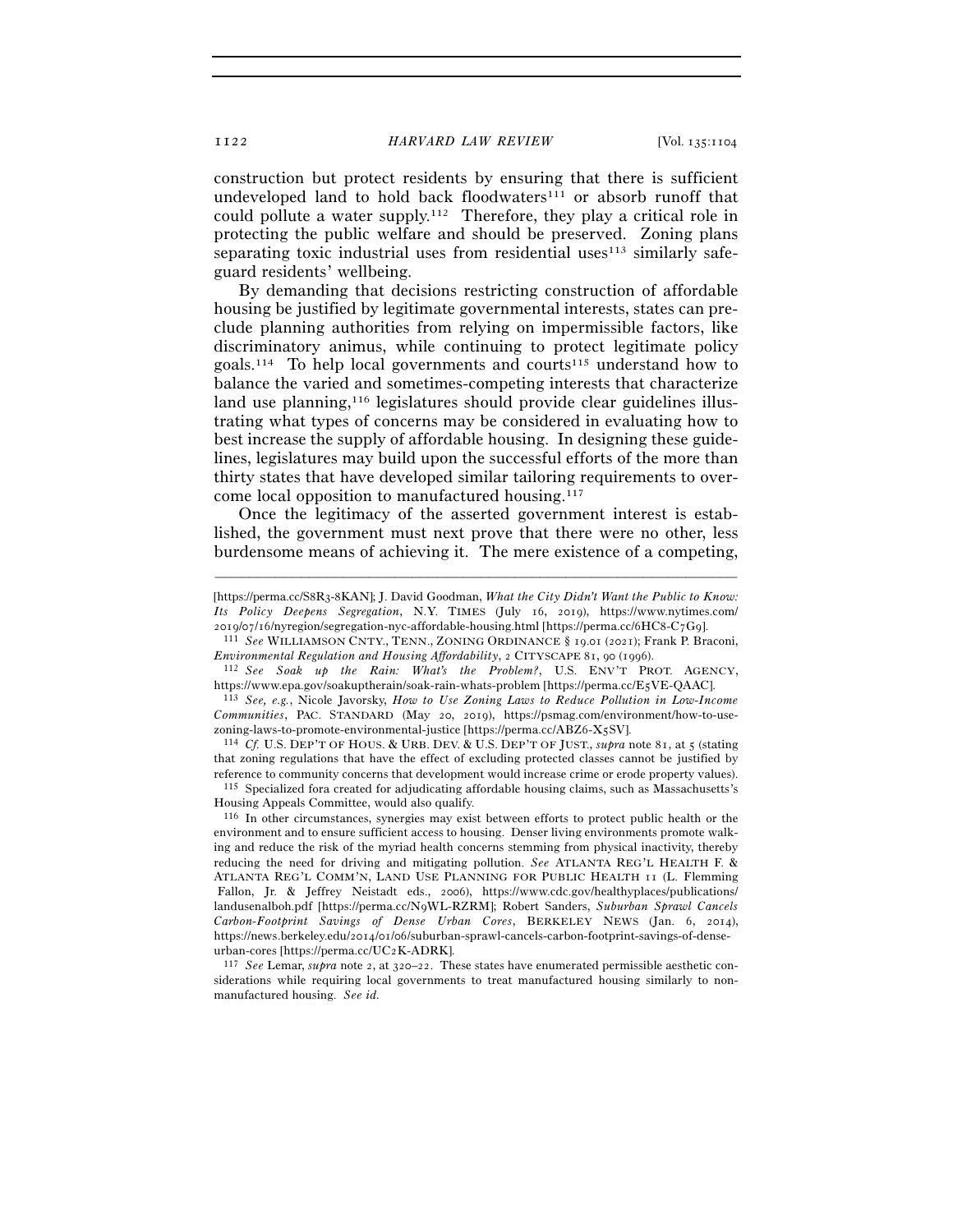legitimate policy interest cannot be an excuse to obstruct the growth of affordable housing. Rather, governments must genuinely try to accommodate the need to promote the expansion of affordable housing.

While some zoning rules may be justified by reference to legitimate government interests, closer examination reveals that they are untethered to these interests and are instead based on covert or overt desires to restrict growth. This is often the case for laws requiring new construction to conform to an existing community character. While these limits may be justified as attempts to promote historical or environmental preservation, they are frequently the product of covert or overt desires to keep the community free of the types of residents that might populate affordable housing.118 Allowing governments to vindicate such animus violates the state's moral duty to give its citizens equal regard,119 as it deprives a large group of residents of their right to housing based merely on another group's dislike. Consequently, courts in states recognizing affordable housing as a right could not allow local governments to justify zoning rules obstructing the construction of affordable housing on such grounds. To ensure that a legitimate government interest is not used to justify means that are not in fact necessary to further that interest, courts will likely need to review a government's justification for more than facial rationality.<sup>120</sup>

In addition to ensuring that the asserted government interest is legitimate and that the challenged action is in fact necessary to achieve this interest, the government must prove that there is no feasible alternative that is less burdensome to the right to access affordable housing. One common reason given for zoning regulations that restrict the construction of new housing and cap growth is a concern that local governments will not be able to scale up public services, like sanitation, sewers, and public education,<sup>121</sup> if new housing attracts new residents.<sup>122</sup> Providing sufficient municipal services is a legitimate government interest, and careful attention to adequate expansion of municipal services is especially important to avoid perpetuating historical discrimination in the provision of municipal services to minority communities.123 However,

<sup>118</sup> *See* Thomas, *supra* note 46 (cataloguing concerns from town officials and residents that new development would erode neighborhood character by introducing "drug addicts," "slumlords," and "riffraff").

<sup>119</sup> *See* Anderson & Pildes, *supra* note 95, at <sup>1520</sup>. 120 *See* Ostrow, *supra* note 44, <sup>729</sup>–32 (describing the deferential standard of review for zoning decisions).

<sup>121</sup> *See, e.g.*, Carroll, *supra* note 103, at 1283, <sup>1285</sup>. 122 *See* Robert P. Inman & Daniel L. Rubinfeld, *The Judicial Pursuit of Local Fiscal Equity*, <sup>92</sup> HARV. L. REV. 1662, 1685–89 (<sup>1979</sup>). 123 *See, e.g.*, Hawkins v. Town of Shaw, 437 F.2d 1286, 1288 (5th Cir. 1971) (describing the Town

of Shaw's historic discrimination in the provision of municipal services), *aff'd on reh'g per curiam*, 461 F.2d 1171 (5th Cir. 1972) (en banc).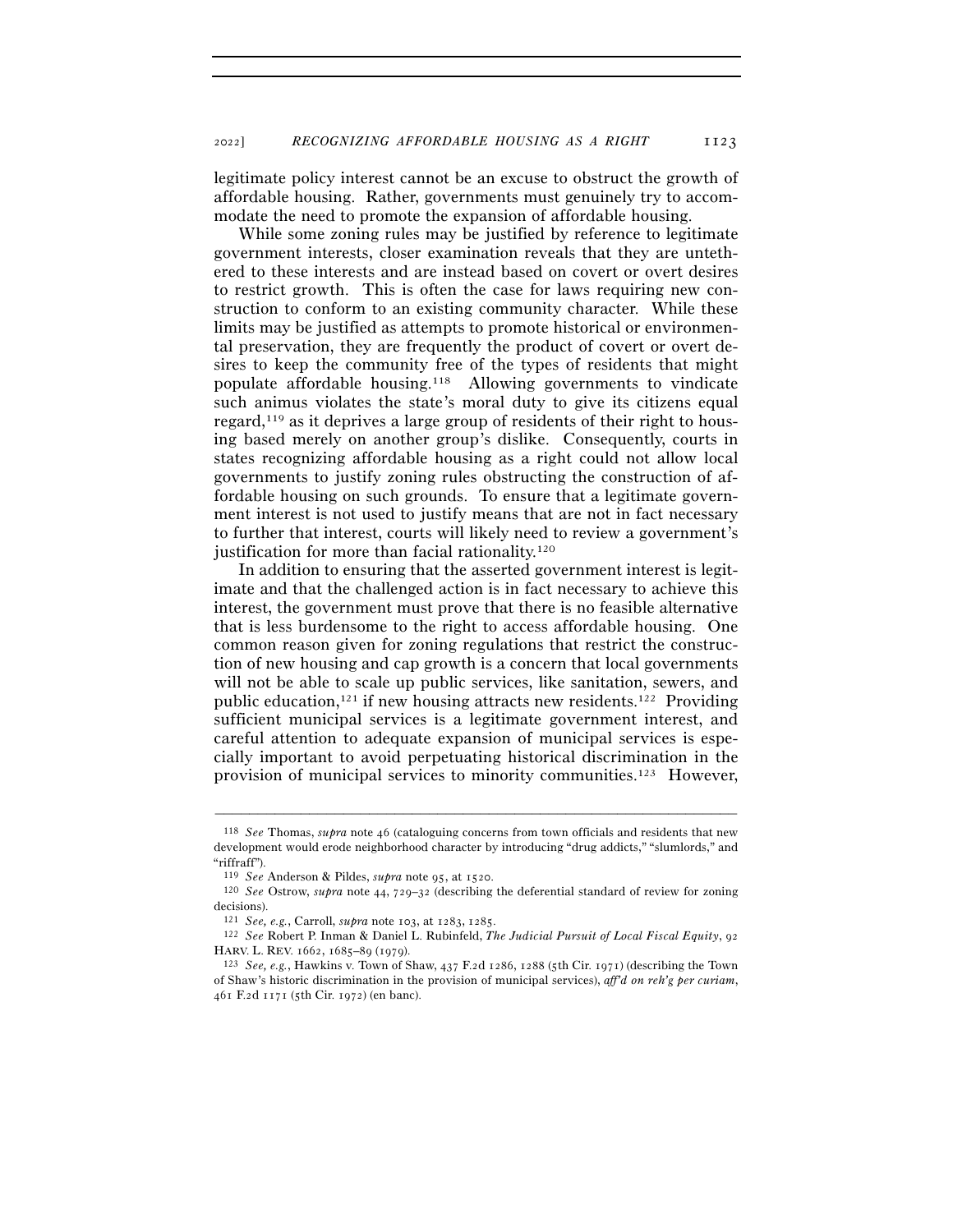using static limits on housing to cap growth and limit municipal costs is an excessively burdensome approach to protecting this interest. Increased costs will necessarily accompany growth. Allowing fiscal concerns to stymie the construction of affordable housing would perpetuate the regional competition for higher tax bases and encourage municipalities to respond to public pressure to keep property taxes low in wealthier regions, thereby enabling municipalities to shirk their share of the fiscal burden of providing for the region's lower- and middle-income residents.124 Instead, alternative means of addressing fiscal concerns should be considered, such as raising property taxes.<sup>125</sup>

## *D. Recognizing and Implementing Affordable Housing as a Right*

States recognizing a right to affordable housing should ideally codify the right through a state constitutional amendment in order to maximize its impact. Adopting the right through a state constitutional amendment, rather than by statute, maximizes the expressive power of the right, given constitutions' unique cultural role in influencing the values and ideals of political society in the United States.126 The right is also less likely to be subsequently revoked if it is codified constitutionally, as state constitutions are generally more resistant to change than state statutes<sup>127</sup> or supreme court opinions that read implied rights into state constitutions.128

Once the right is recognized, states will face the task of defining the precise contours of the right in a manner that gives full force to the right and grants sufficient leeway to planning authorities to pursue other legitimate policy goals. The complex policy decisions underlying land use planning and the continually evolving nature of the affordable housing crisis suggest that legislatures may be best suited to provide guidance on how to accommodate competing policy interests against the need to

<sup>124</sup> *See, e.g.*, *Mount Laurel I*, 336 A.2d 713, 724 (N.J. 1975); RANDALL BARTLETT, THE CRISIS OF AMERICA'S CITIES 191 (1998) (describing local pressures to keep taxes low or lose wealthy residents); Tim Evans, *Where Do New Jersey's Property Tax Bills Hit the Hardest?*, N.J. FUTURE (Feb. 15, 2021), https://www.njfuture.org/2021/02/15/where-do-new-jerseys-property-tax-bills-hitthe-hardest [https://perma.cc/TL93-493T] (noting that "high property tax rates are found most consistently among municipalities where incomes are lower").

<sup>125</sup> To assist municipalities in scaling up their provision of services, states may also offer temporary funding to assist with the growth. State funding may help expedite expansion and reduce local opposition to increased growth, especially where there are state limitations on local revenue-raising power. See Carroll,  $\text{supp}a$  note 103, at 1285.

<sup>&</sup>lt;sup>126</sup> See Jason Mazzone, Essay, *The Creation of a Constitutional Culture*, 40 TULSA L. REV. 671, 672 (2005) (discussing the unique role constitutions play in shaping shared ideals in American society); *supra* note <sup>98</sup> and accompanying text. 127 *Cf.* Maureen E. Brady, *Zombie State Constitutional Provisions*, Essay, 2021 WIS. L. REV.

<sup>1063</sup>, 1066 (noting that the relative difficulty of amending state constitutions often leads states to retain constitutional provisions even if they cannot be enforced).

<sup>128</sup> *See, e.g.*, *Mount Laurel II*, 456 A.2d 390, 415–18 (N.J. 1983).